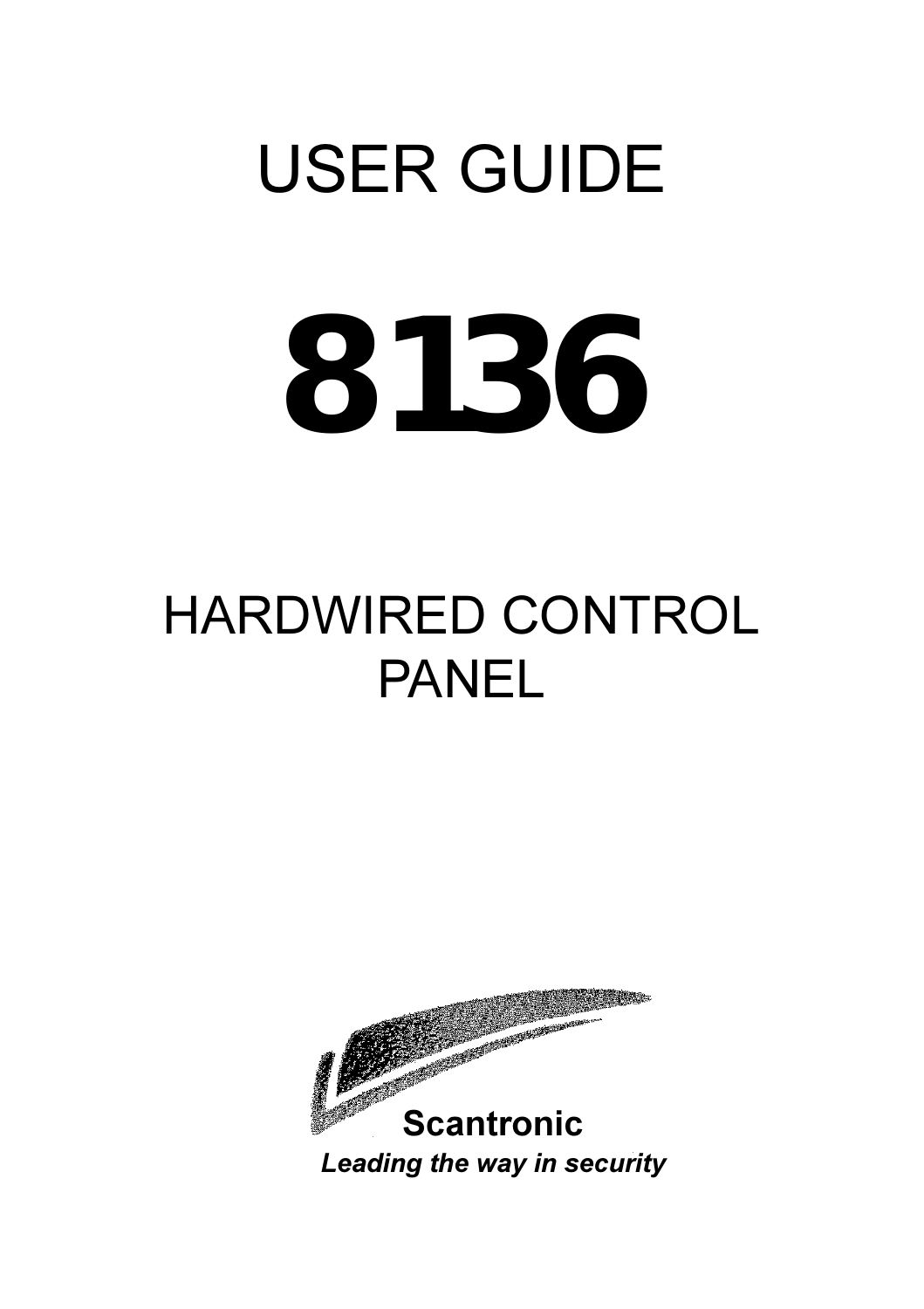#### **Contents**

| 2. Everyday Operation  8                 |  |
|------------------------------------------|--|
| Setting the System  8                    |  |
|                                          |  |
|                                          |  |
|                                          |  |
|                                          |  |
|                                          |  |
|                                          |  |
| If the System Will Not Set  11           |  |
| Unsetting the System  12                 |  |
| Using the Keypad 12                      |  |
|                                          |  |
| 3. After an Alarm  13                    |  |
|                                          |  |
|                                          |  |
| Resetting the System  13                 |  |
| Customer Reset  14                       |  |
|                                          |  |
| Using a Keyswitch  14                    |  |
|                                          |  |
| Remote Reset (CSID Code)  14             |  |
| RedCare or PC Reset  15                  |  |
| 4. Special Functions  16                 |  |
|                                          |  |
| Omitting Zones (Menu + Level)  16        |  |
| Omitting 24 Hour Zones (Menu 2)  17      |  |
| Turning the Chime On/Off (Menu 3) 18     |  |
| Changing the Volume of the Internal      |  |
|                                          |  |
| Testing the System (Menu 4)  18          |  |
|                                          |  |
|                                          |  |
| Call Out to Central Station (Menu 5)  20 |  |

| Setting the Time and Date (Menu 6)20 |  |
|--------------------------------------|--|
| Changing Summer/Winter Time  21      |  |
| Changing Area and Zone Names         |  |
|                                      |  |
| To Change Area Names:  23            |  |
| To Change Zone Names  24             |  |
| Using the Log (Menu 9)  25           |  |
| 5. Programming Chart  27             |  |
|                                      |  |
|                                      |  |
|                                      |  |
| Restricting Users to Partitions  29  |  |
|                                      |  |
|                                      |  |
| Restricting users to Arm Only  30    |  |
| Changing Access Codes and User       |  |
| Privileges (Menu 8)  30              |  |
| Changing User Names  31              |  |
| Changing Access Codes 31             |  |
| Changing Partition Access  32        |  |
| Setting Up a Duress Code  33         |  |
| Giving a User Arm Only Access  34    |  |
| Allowing a User to Omit Zones  34    |  |
| Giving a User Log Access  35         |  |
| Allowing a User to Change            |  |
| Zone Names  35                       |  |
| Allowing a User to Reset After       |  |
|                                      |  |
| Allowing a User to Change the        |  |
| Time and Date.  36                   |  |
| Creating a Master User  36           |  |
|                                      |  |
| Disabling Remote Setting  37         |  |
|                                      |  |

8136 Hardwired Control Panel User Guide.

© Scantronic Ltd. 1997

Every effort has been made to ensure that the contents of this book are correct. However, neither the authors nor Scantronic accept any liability for loss or damage caused or alleged to be caused directly or indirectly by this book. The contents of this book are subject to change without notice.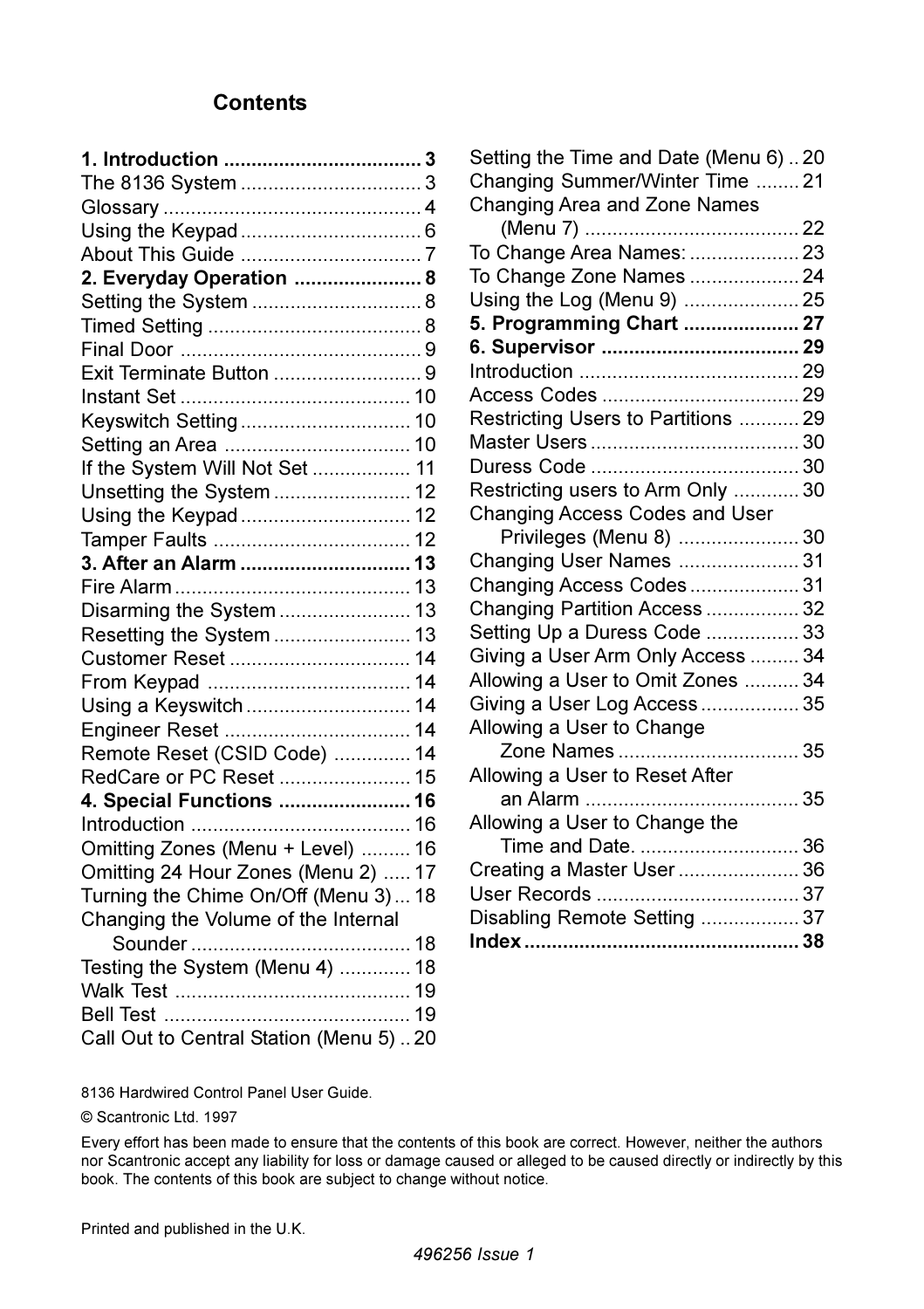# **1. Introduction**

#### **The 8136 System**

The 8136 system comprises an end station, one or more keypads, and various detectors.

The end station is a steel box that houses the main components, power supply and stand-by battery. The end station is normally fitted out of sight in a safe place.

The detectors are installed at various places, or **zones**, around the premises. If something triggers a detector it signals back to the end station. How the end station reacts depends on whether the system is **set** or **unset**.

If the system is **set** it will raise an alarm whenever one of the detectors is triggered. The alarm might be a bell or strobe on the outside of your premises, or it might be a silent signal over the telephone line to a central monitoring station. When **unset** the system does not raise an alarm if a detector is triggered.

The 8136 provides four different setting **Levels**, labelled A, B, C an D. Each Level may protect a different area of your premises. The system raises an alarm when a detector belonging to a set Level is triggered. If a detector belonging to an unset Level is triggered then the system will not raise an alarm. The Installer programs the Levels during installation. Ask your Installer to tell you which zones are allocated to each Level.

Your premises may be fitted with **24 hour** zones, **panic alarm** and fire zones. If these zones are triggered the system will raise an alarm whether or not any Level is set.

The keypad is used to operate the system. From the keypad you can set and unset the system, read the event log, and make minor changes to the way the system operates.

You must enter an **access code** before the system will accept commands from the keypad. The system can store up to 95 different access codes, providing secure access for 95 users. One access code is reserved for the system supervisor, who can change the access codes of all the other users. None of the other users can change the access code for the supervisor.

*Note: Ask your Installer for details of any features mentioned in this manual. Many of them are options that the installation engineer can select while programming the system.*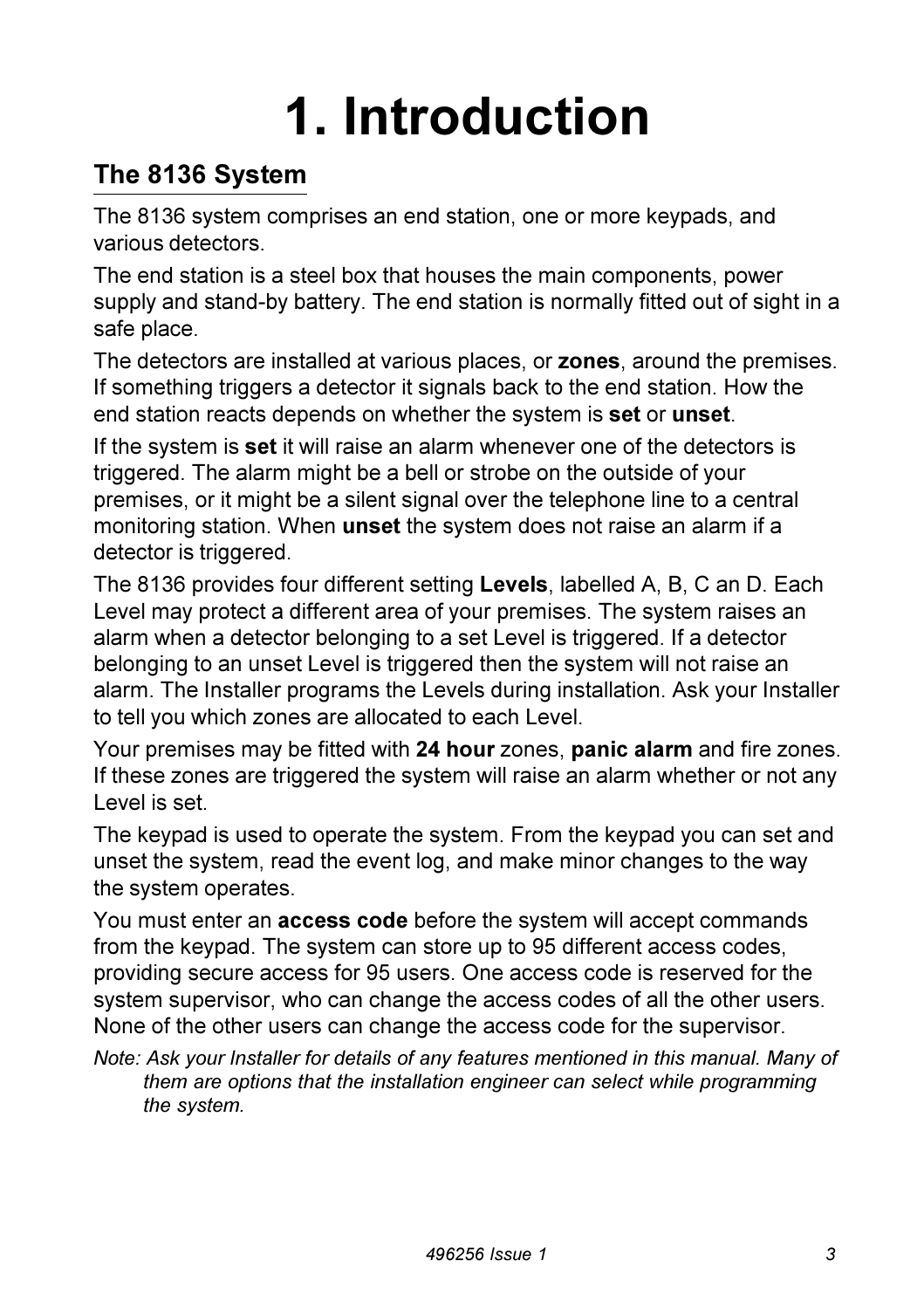#### 1. Introduction

#### **Glossary**

24 Hour zone A zone that will cause an alarm at any time. An example of this type of zone might be a detector on a fire door. The system will raise an alarm if the fire door is opened whether the system is set or unset. Access Code A four- or six-digit code that users must key in to identify themselves to the system. If the system does not recognise the access code then it will ignore any commands from that user Area A collection of one or more zones Entry/Exit Route The route you should follow from the Final Exit door to the keypad in order to avoid starting an alarm when entering the building while the system is set. Disarm Switching the bells off once the system has given an alarm. Once you have disarmed the system you will need to reset it to make sure the system can be set again. Entry Time A fixed time programmed by the Installer to allow you to get from the Final Exit door to the keypad in order to unset the system without starting an alarm. Entry Tone The system gives a galloping tone from the keypad when you open the Final Exit door and start the Entry Time. Exit Time A fixed time programmed by the Installer to allow you to go from the keypad and leave by the Final Exit door when setting the system, without starting an alarm. Exit Tone The Installer can program the system to give a tone from the keypads during the exit time. The tone stops when you have correctly set the system. Final Exit door The door you must leave by when setting the system. You must also use this door when entering the building while the system is set. Internal Alarm An alarm that gives tones from the keypad sounders and any internal sounders, but does not activate any communications to the central station. Keyswitch A key operated switch that the Installer may set up to let you set, unset or reset the system.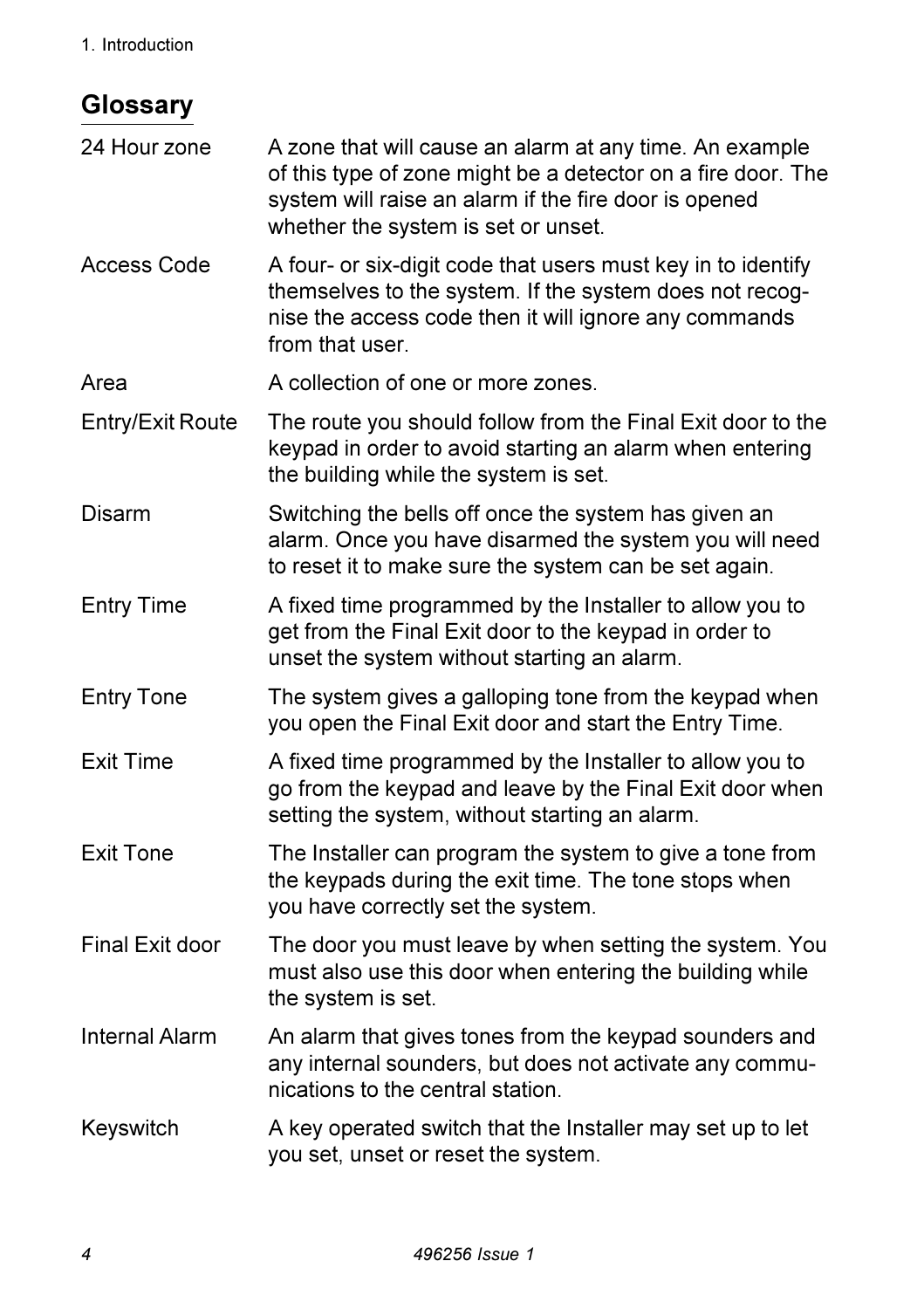| Level       | A collection of one or more Areas that are all set together<br>by one of the Level keys (A, B, C and D).                                                                                                                                                  |
|-------------|-----------------------------------------------------------------------------------------------------------------------------------------------------------------------------------------------------------------------------------------------------------|
| Omit        | To bypass a zone that will normally start an alarm when<br>triggered.                                                                                                                                                                                     |
| Panic Alarm | An alarm button used to raise an alarm in the event of a<br>personal attack. The system can be programmed to let<br>you raise a panic alarm by pressing 1 and 3 together on<br>the keypad. A Panic Alarm zone is also a 24 hour zone.                     |
| Partition   | A Partition is a part of your alarm system that behaves<br>like an independent unit. A Partition can have its own<br>access codes; can be set, unset and reset independently<br>of the rest of the system. The 8136 can provide up to four<br>Partitions. |
| Reset       | The act of getting the system ready so that it can be set<br>again, after you have switched off the bells by disarming<br>the system.                                                                                                                     |
| Set         | The system will raise an alarm if one or more zones are<br>triggered.                                                                                                                                                                                     |
| Silent Set  | The system sets without giving any exit tone from the<br>keypads.                                                                                                                                                                                         |
| Unset       | The system will not raise an alarm if a zone is triggered.<br>However, see 24 hour zones.                                                                                                                                                                 |
| Zone        | The spaces the system treats as detection points.                                                                                                                                                                                                         |
| Zone name   | A 16 character name that you can program into the<br>system. When the system starts an alarm it will display<br>the zone name on the keypad.                                                                                                              |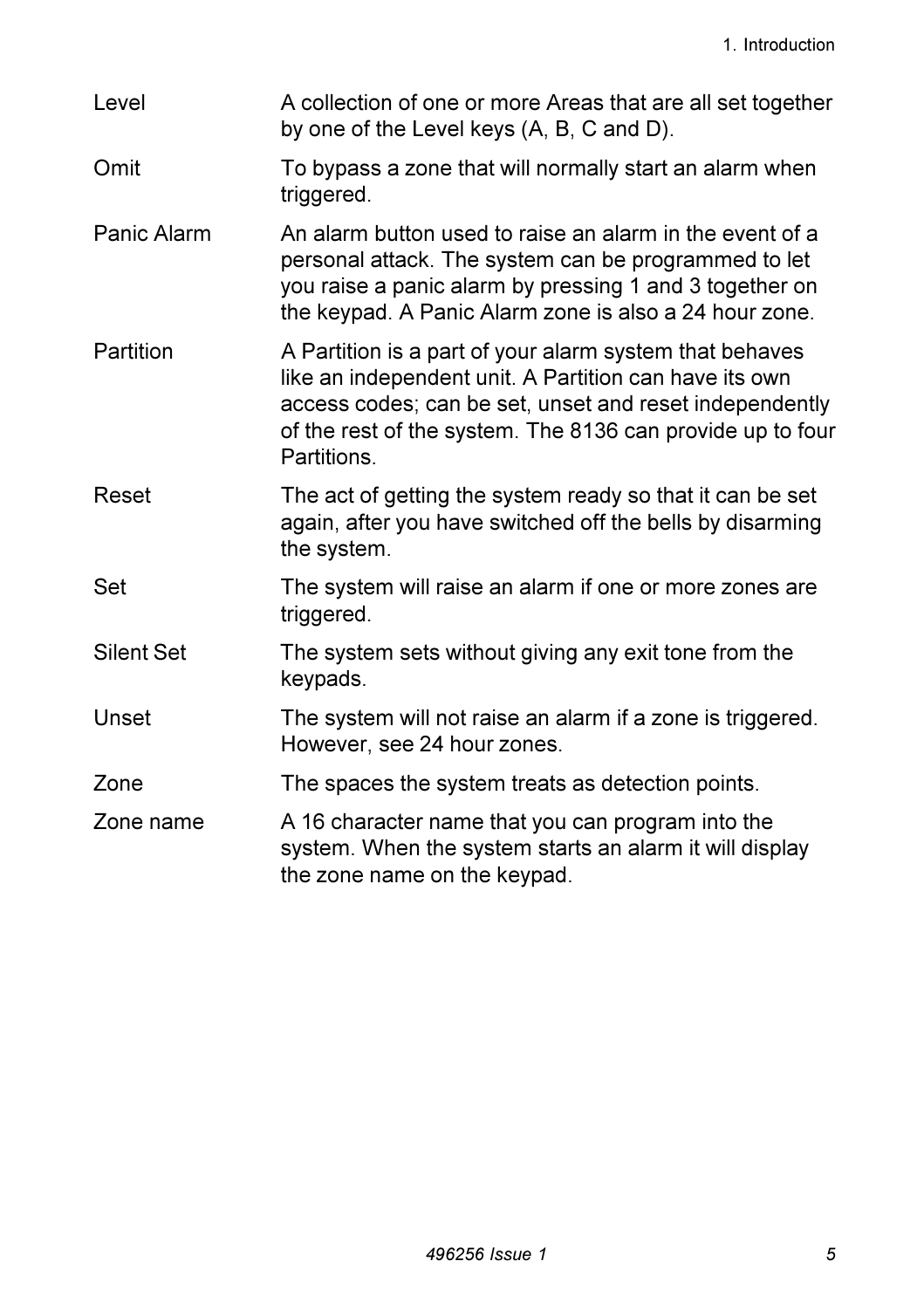# **Using the Keypad**

Figure 1 below shows the keypad in detail.



Figure 1. Keypad

The keypad has the following displays and controls:

| Level LEDs         | Each red Level LED (Light Emitting Diode) glows<br>when a Level is set. The LED is dark when the<br>Level is unset. Note that the installer may program<br>the system to switch the Level LEDs off after a<br>short time.                                                                                                                                             |
|--------------------|-----------------------------------------------------------------------------------------------------------------------------------------------------------------------------------------------------------------------------------------------------------------------------------------------------------------------------------------------------------------------|
| Power LED          | The Power LED glows when the system is using<br>mains power. If the Power LED flashes slowly then<br>the mains power has been disconnected and the<br>system is running off the stand-by battery.                                                                                                                                                                     |
| <b>LCD</b>         | The system displays information and instructions<br>through the LCD (Liquid Crystal Display). The<br>system displays which detector has been triggered<br>by giving its zone number. You can use the keypad<br>to give detectors meaningful zone names. The<br>system will then display the names when the<br>detector is triggered (ask your Installer for details). |
| Illuminated keypad | The keypad can be set up so that the keys are<br>illuminated from behind.                                                                                                                                                                                                                                                                                             |
| Level Setting Keys | Use these keys to set individual Levels. (Note that<br>you will have to use your access code first.)                                                                                                                                                                                                                                                                  |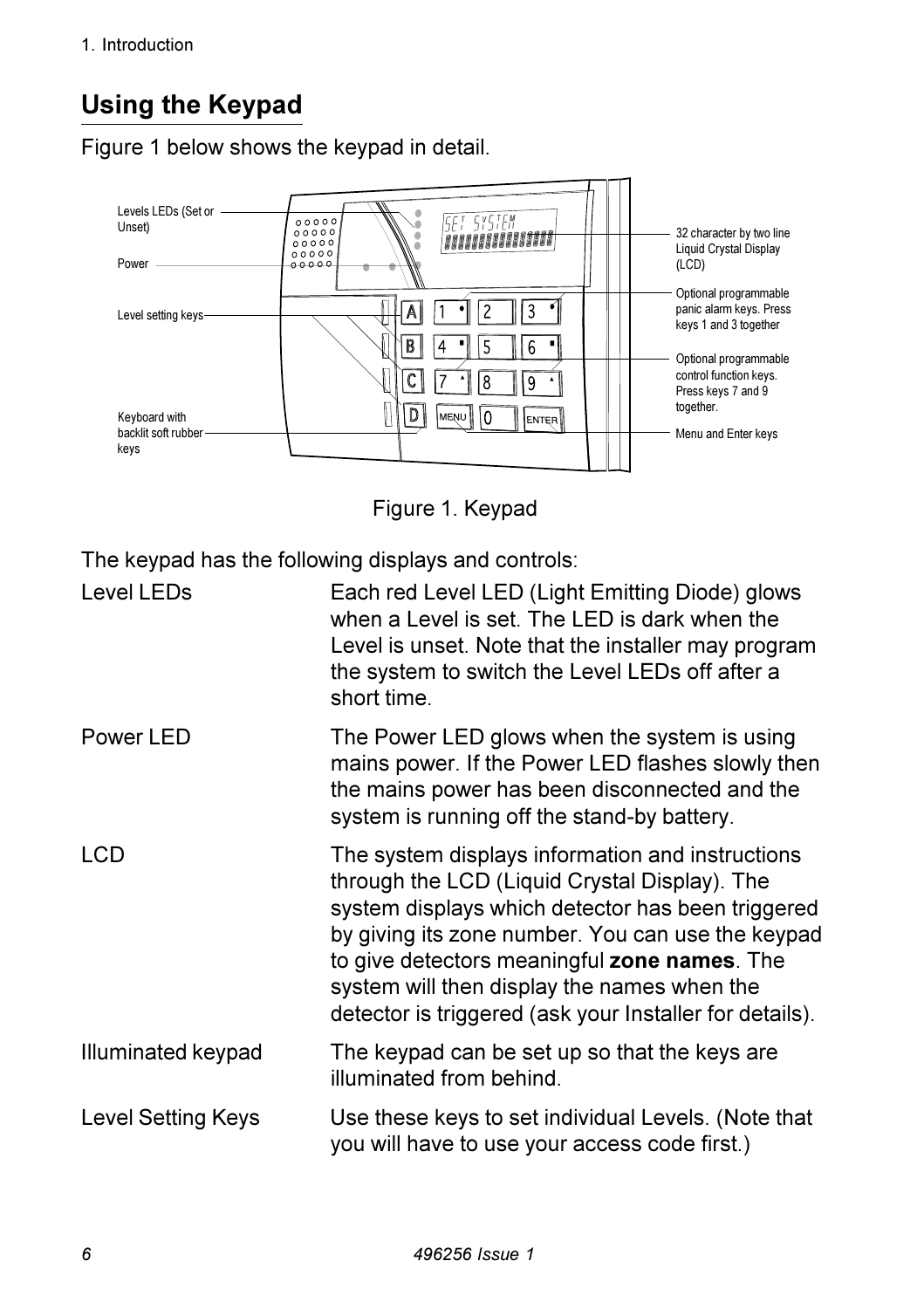| Panic Alarm Keys             | Press keys 1 and 3 together to raise a personal<br>attack alarm. (Check with your Installer that your<br>system is programmed with this function.)                                                                                                                                 |
|------------------------------|------------------------------------------------------------------------------------------------------------------------------------------------------------------------------------------------------------------------------------------------------------------------------------|
| <b>Control Function Keys</b> | Your system may be fitted to control other devices<br>such external lighting. Press keys 7 and 9 together<br>to activate or deactivate the device. (Check with<br>your Installer that your system is programmed with<br>this function.)                                            |
| Menu Key                     | The Menu key lets you start programming the<br>system so that you can change some of its func-<br>tions (see "6. Supervisor"). While programming, the<br>Menu key acts as an Escape key, and also lets you<br>leave programming and return to the normal time<br>and date display. |
| Enter Key                    | The Enter key tells the system that you have<br>finished entering an access code (or other com-<br>mand).                                                                                                                                                                          |

# **About This Guide**

The rest of this guide tells you how to use the system in more detail:

| 2. Everyday Operation | Describes how to set and unset the system.                                                                                                                                             |
|-----------------------|----------------------------------------------------------------------------------------------------------------------------------------------------------------------------------------|
| 3. After an Alarm     | Tells you how to switch off the sounders after an<br>alarm, how to see what caused the alarm, and how<br>to reset the system so that it can be used again.                             |
| 4. Special Functions  | Tells you how to use the more advanced features<br>of the system.                                                                                                                      |
| 5. Programming Chart  | Summarises all the commands available to the<br>user.                                                                                                                                  |
| 6. Supervisor         | Tells you how to control who has access to the<br>system, and how to limit what they can do. This<br>section is intended for someone who is responsible<br>for the whole alarm system. |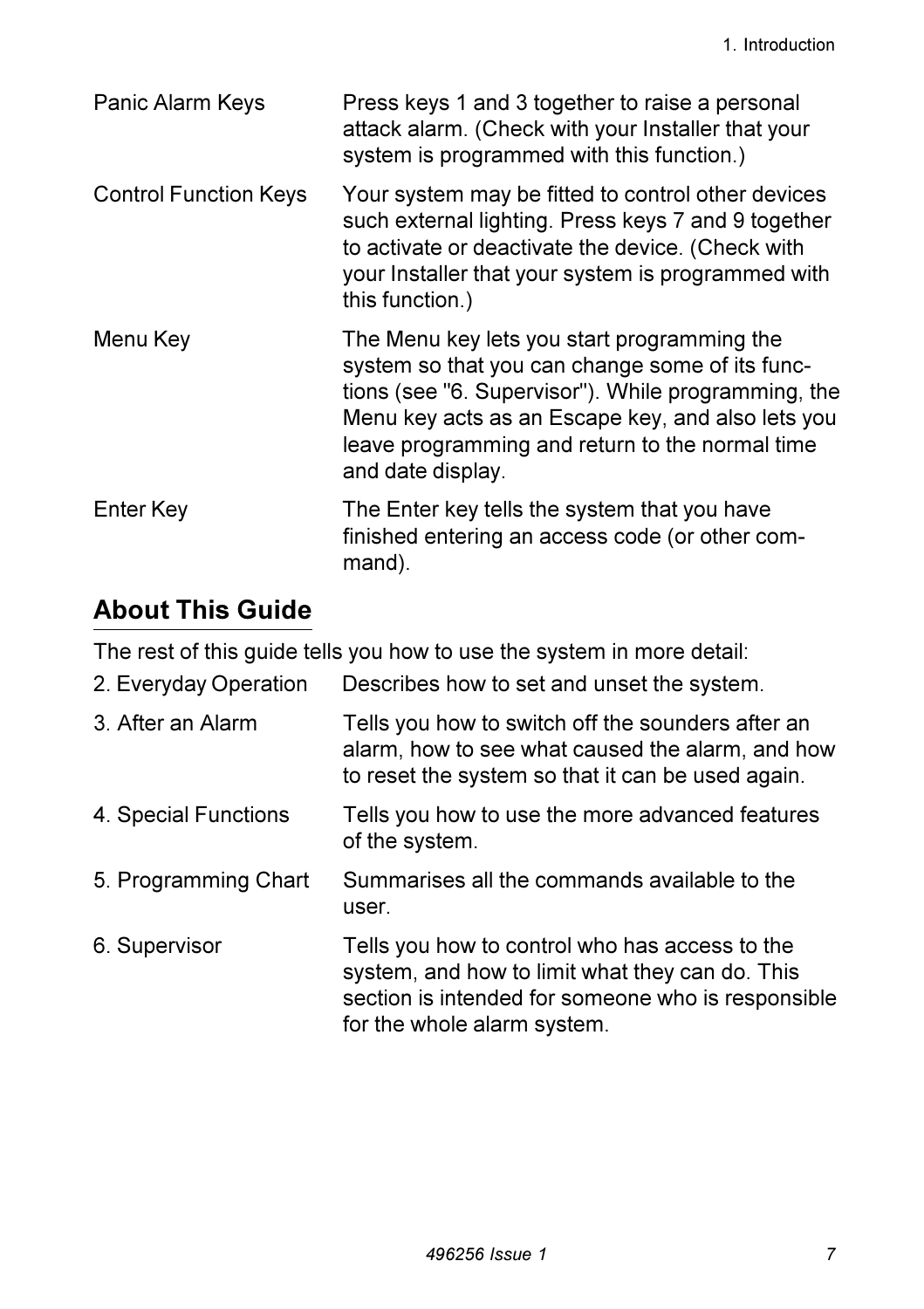# **2. Everyday Operation**

The 8136 provides several different ways for setting the system. All methods (except using a **Keyswitch)** require entering your access code at the keypad. The Keyswitch method uses a key in a special switch. "Setting the System" below describes each method. Ask you Installer to provide the method that suits your site best.

During installation the Installer programs the system to create an **exit route** for your premises. When setting the system you must follow this route to leave the premises. Similarly you must follow a specified **entry route** when going into the premises in order to unset the system. If you stray from these routes you may cause a false alarm.

*Note: The system may be programmed so that your access code can set some Levels but not others. See "6. Supervisor".*

# **Setting the System**

# **Timed Setting**

With Timed Setting the system sets after a programmed **exit time.** Ask your Installer to make sure the exit time is long enough for you to leave the premises and close the final door. The exit time starts when you finish entering the set command at the keypad. During the exit time the keypads give a continuous **exit tone** to warn you that the timer is running. If you hear an interrupted tone from the keypad when you try to set the system then a detector is being triggered. (This is normal when you are walking past Entry Route detectors.) Make sure that everyone is out of the premises and all doors and windows are closed.

- 1. Key in your access code at the keypad.
- 2. Press the appropriate Level button followed by Enter. The keypad starts the continuous exit tone, the Level LED flashes, and the display shows: AREA READY

LEAVE

3. Leave via the designated exit route. Close the final door. At the end of the exit time the system sets, and stops the exit tone. Your Installer may have programmed the system to light a LED to show which Level is set.

You can also set the system by entering your access code and pressing Enter. The system will set to the highest Level that the Installer has programmed.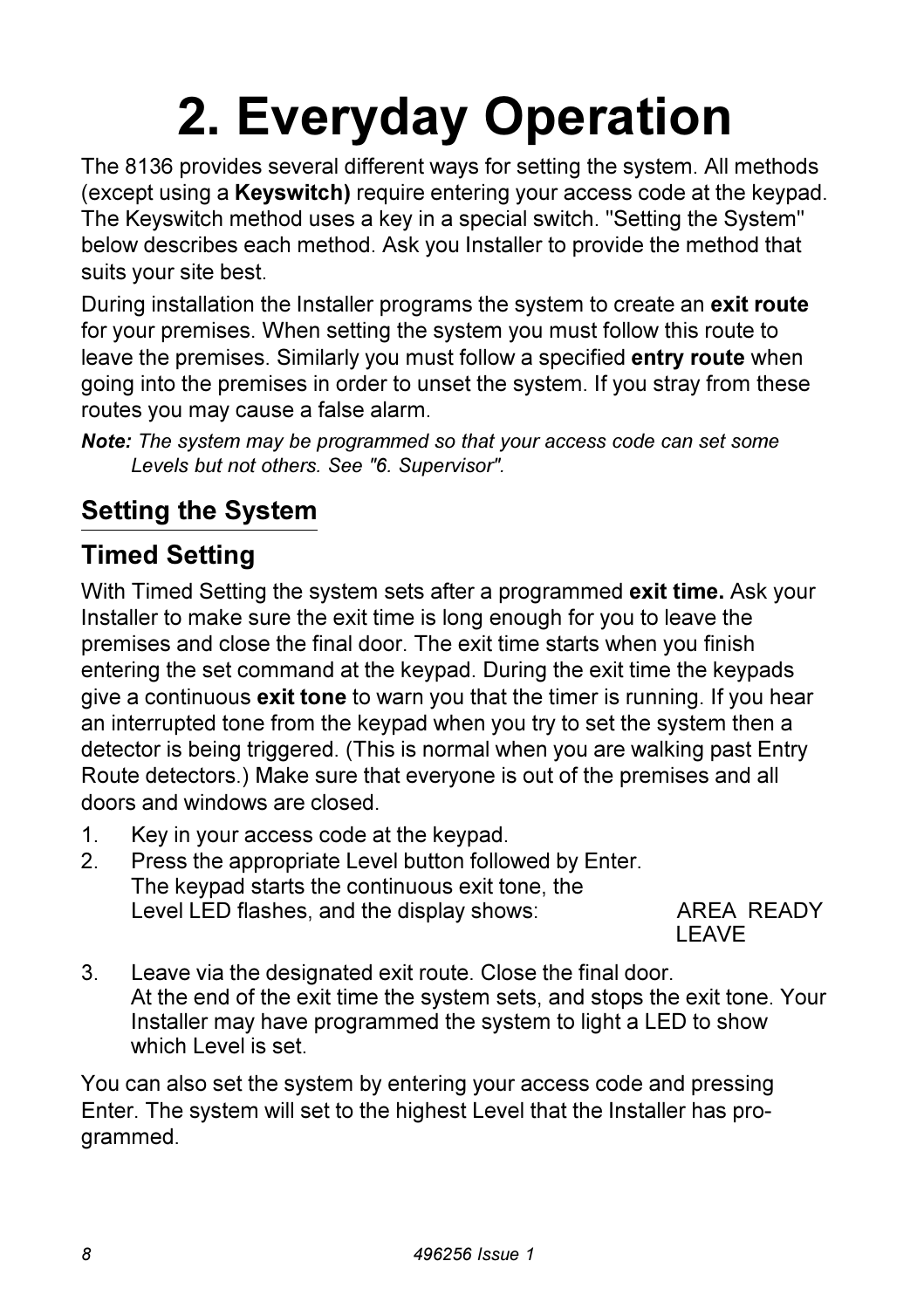If you do not close the final door before the end of the exit time then the system gives an internal alarm and **does not set.** Go back to the keypad and unset the system, see "3. After an Alarm".

*Note: Some Levels on your system may be programmed for Silent Set. When setting these Levels the system does not give any tones from the keypads.*

# **Final Door**

With Final Door setting the system sets seven seconds after you close the last door.

- 1. Close all doors and windows.
- 2. Key in your access code at the keypad.
- 3. Press the appropriate Level button followed by Enter. The keypad starts the continuous exit tone, the Level LED flashes, and the display shows: AREA READY

LEAVE

4. Leave via the designated exit route and close the final door. The system sets and stops the entry/exit tone seven seconds after you close the final door.

# **Exit Terminate Button**

In Exit Terminate Button setting the system completes setting after you press a button mounted outside the premises by the final door.

- 1. Close all doors and windows.
- 2. Key in your access code at the keypad.
- 3. Press the appropriate Level button followed by Enter. The keypad starts the continuous exit tone, the Level LED flashes, and the display shows: AREA READY

LEAVE

- 4. Leave via the designated exit route. Close the final door.
- 5. Press the exit terminate button. The exit tone stops and after seven seconds the system sets.
- *Note: The Installer may have programmed your system to set after a fixed time even if you do not press the exit terminate button. This is to make sure your premises are protected even if you forget to press the exit terminate button. Ask your Installer how your system is set up.*

#### **Instant Set**

With Instant Setting the system sets as soon as you complete entering the set command from the keypad.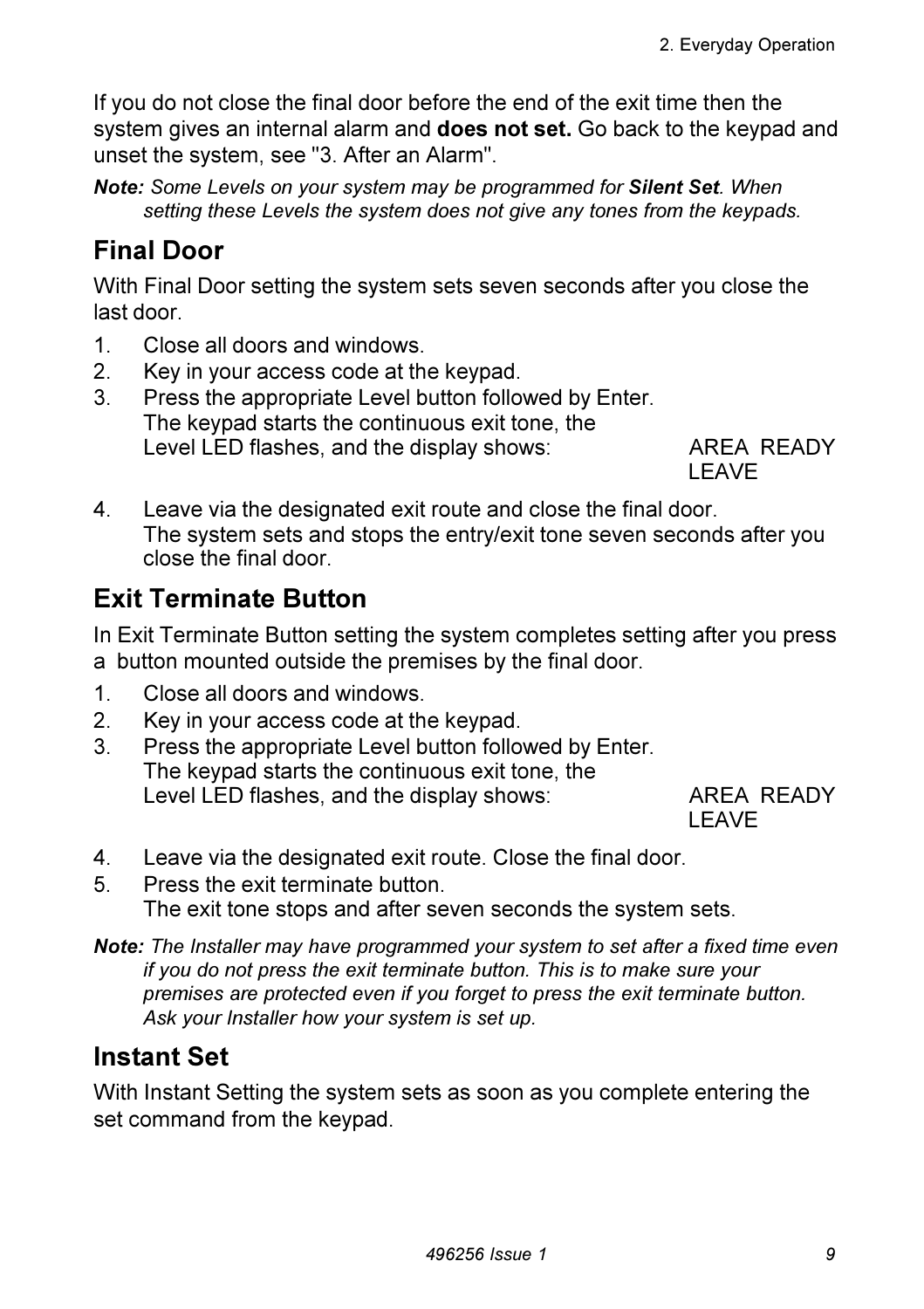- 1. Close all doors and windows.
- 2. Key in your access code at the keypad.
- 3. Press the appropriate Level button followed by Enter. The system sets immediately. The Level LED glows to show which Level is set.

#### **Keyswitch Setting**

- 1. Close all doors and windows.<br>2. Check that the Ready lamp of
- 2. Check that the Ready lamp on the keyswitch is glowing, if your keyswitch is fitted with one. If the lamp is not glowing then one or more detectors are being triggered.
- 3. Turn the keyswitch (normally fitted outside the protected area). Depending on how your system is programmed, the system may set instantly or after a fixed delay, or when you close a final door or press an exit terminate button.

Note that some keyswitches have two setting positions: "Full" and "Part". Ask your Installer which parts of your premises are covered by each of these positions.

# **Setting an Area**

Your system may be set up so that each Level key covers several distinct Areas. You can set the system to guard one Area in a Level but leave the others unset. Ask your Installer which Areas are covered by each Level key.

To set an Area:

- 1. Close all doors and windows make sure everyone is out of the area.
- 2. Key in your access code at the keypad.
- 3. Press the appropriate Level button.
- 4. Key in the Area number followed by Enter. The keypad starts the continuous exit tone, the Level LED flashes, and the display shows: AREA READY

LEAVE

Depending on how your system is programmed, the system may set instantly or after a fixed delay, or when you close a final door or press an exit terminate button.

# **If the System Will Not Set**

If the end station has detected a problem with one or more of the detectors then the keypad will give a "beep" and show either a **fault** or a **trouble** message.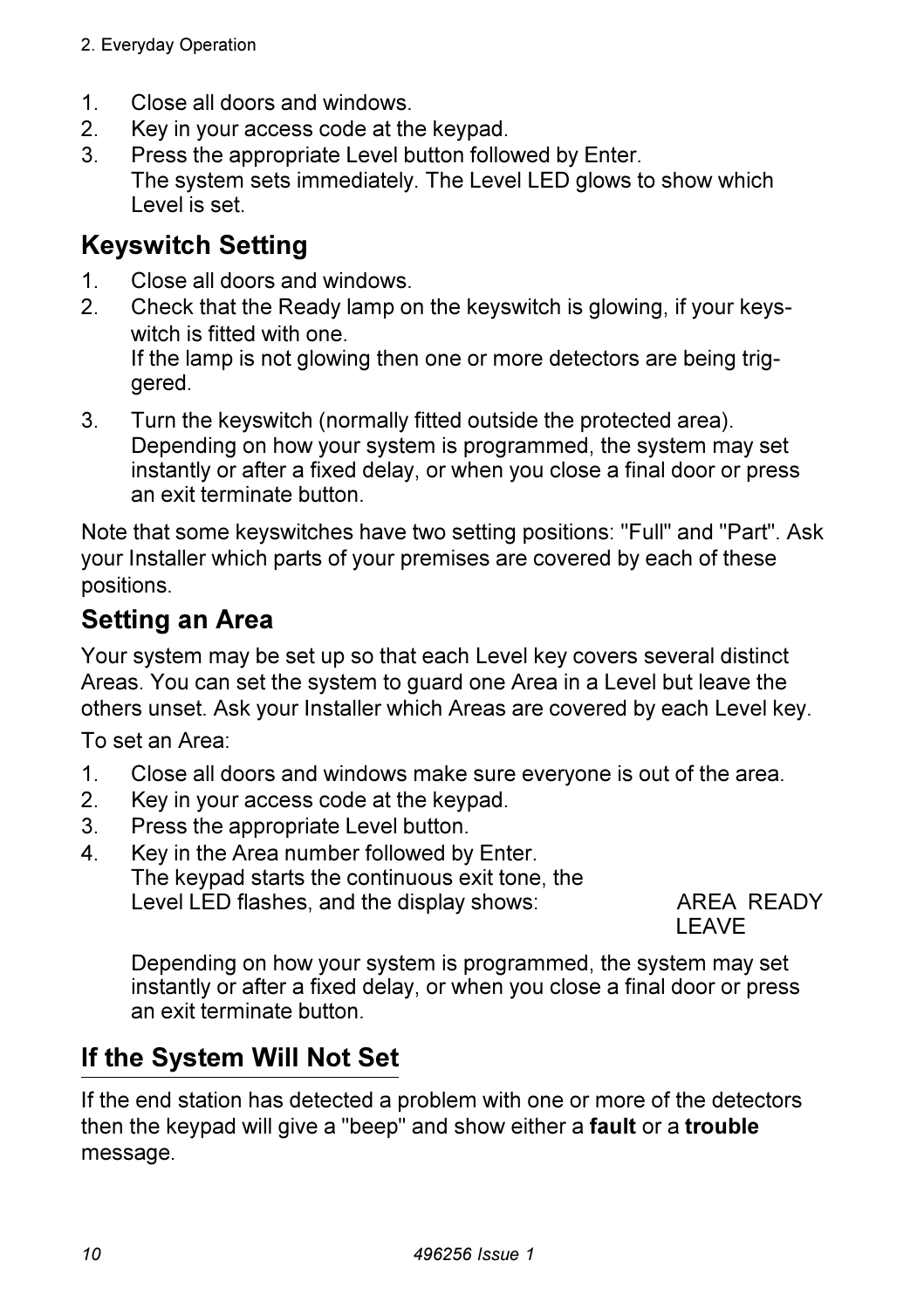A fault message means that one of the detectors is being triggered (for example, a door or window is open). **The system will not set until you have cleared all the faults.**

A trouble message means that one of the detectors may be reporting that it has a technical problem. The system can still set when there is a trouble message, but you should report the message to you Installer.

For both types of message the keypad display can show you which zones have problems.

For faults the displays shows (for example): SETTING STOPPED

02 FAULTS EXIST

The system cannot finish setting because two detectors are being triggered.

- 1. Press the A or B keys. The display shows each zone that is being triggered.
- 2. Press A or B repeatedly until you have seen all the faults. Note down the zones reported.
- 3. Go to each zone and find out what is triggering the detector. If possible remedy the fault.
- 4. Go back to the keypad, press Menu, and try to set the system again. For trouble messages the displays shows (for example)  $ZONES IN TROUBLE$

1 FAULT

The system can still set.

- 1. Press the A or B keys. The display shows the zone that is reporting trouble.
- 2. Press A or B repeatedly until you have seen all the trouble messages. Note down the zones reported.
- 3. Press Enter. The display shows: AREA READY

LEAVE

4. Leave via the designated exit route. Close the final door. **Zones giving trouble reports do not affect the system security. Your alarm system will still work correctly. Contact your alarm company to let them check the system.**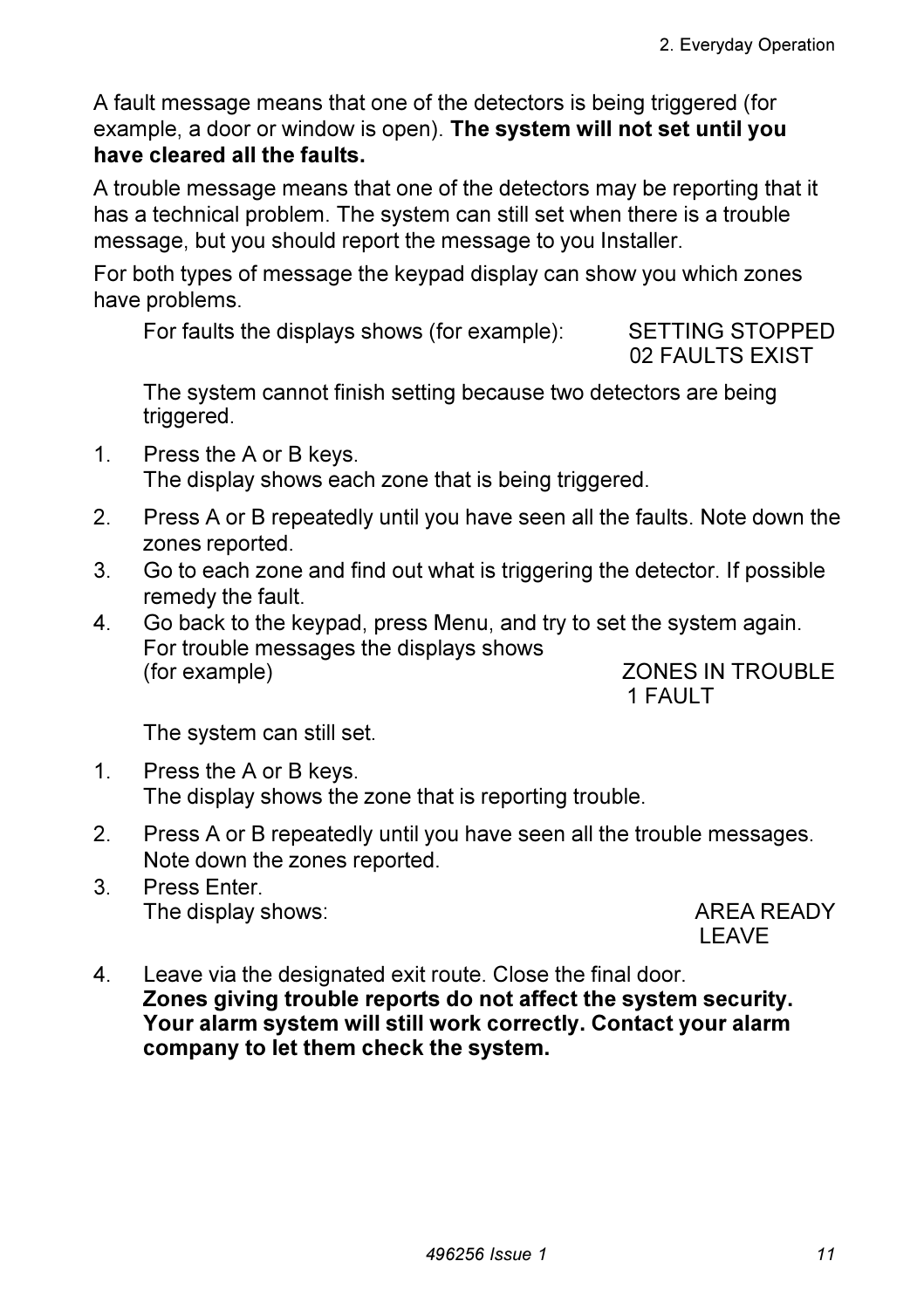# **Unsetting the System**

#### **If You Have a Keyswitch**

Turn the keyswitch to OFF. The system unsets immediately.

#### **Using the Keypad**

They system has a programmed **entry time**. Ask your Installer to make sure the entry time is long enough for you to enter by the designated entry route, get to the keypad and unset the system.

The entry time starts when you open the designated door on the entry route. During the entry time the keypads give a "galloping" **entry tone** to warn you that the timer is running.

1. Enter the premises through the designated entry route and go to the keypad.

As you enter the premises the system starts the entry timer and the keypad gives the entry tone (a "galloping" tone).

2. Key in your access code at the keypad and EITHER: Press Enter to unset the whole system OR press a Level key followed by Enter to unset a specific Level OR press a Level key, enter an Area number, and press Enter to unset a specific Area. The entry tone stops. **The system is now unset.**

WARNING: If you enter your premises and the keypad is silent then there may be an intruder.

#### **Tamper Faults**

The system's anti tamper circuit has been designed to guard the against damage to the system's cases or wiring. If you hear an internal alarm and the display shows one of the following displays, then the anti tamper circuit has been broken.

| <b>END STN TAMPER</b> | Someone has opened the end station lid.                                      |
|-----------------------|------------------------------------------------------------------------------|
| A01:TAMPER ZONE 004   | (Example) The tamper circuit to zone 4 in area 1<br>has been cut.            |
| <b>SOUNDER TAMPER</b> | Someone has opened the external bell casing<br>or cut the cable to the bell. |
| TAMPER K02:           | (Example) Keypad number two has been<br>opened, or the cable to it cut.      |

Note the location of the tamper reported on the display and call your alarm company.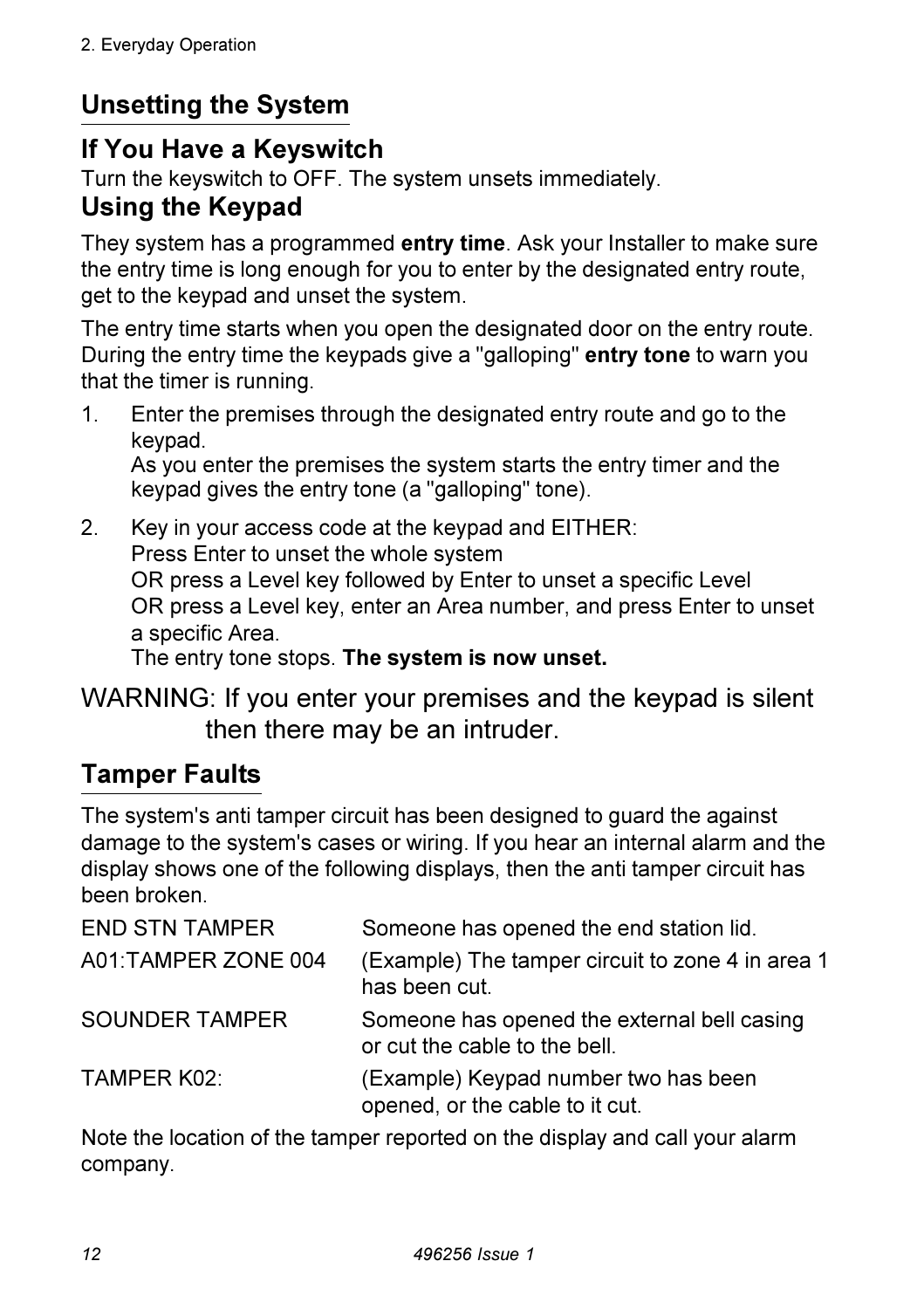# **3. After an Alarm**

When your system raises an alarm you must **disarm** it in order to switch off the sounders and strobes. The system keeps a record of which zone(s) triggered the alarms, and shows the zone on the keypad display. Once you have disarmed the system, the system must be **reset** before you can start using it again.

## **Fire Alarm**

The system gives a fire alarm by sounding a warbling tone from the keypads and alarm sounder. The keypad shows the message:

> \*\*\* FIRE \*\*\* LEAVE BUILDING

- 1. Evacuate the premises and call the Fire Brigade. Do not attempt to unset the alarm.
- 2. When the premises are safe, follow the instructions below.

#### **Disarming the System**

- 1. Go to the keypad via the entry route.<br>2. Key-in your access code and press E
- Key-in your access code and press Enter. The sounders go quiet and the display shows: SYSTEM DISARMED

RESET REQUIRED!

followed by the cause of the alarm (for example): A01:GROUND FLOOR

DINING ROOM

3. Establish the cause of the alarm and then carry on and reset the system.

# **Resetting the System**

The 8136 has three different methods for resetting:

**Customer Reset**. You can reset the system yourself from the keypad or using a keyswitch.

**Engineer Reset**. Someone from your alarm company must visit the premises to reset the system from the keypad.

**Remote Reset**. Your alarm company will give you instructions over the phone and a special code so that you can reset the system from the keypad.

Ask your alarm company what type of reset your system has.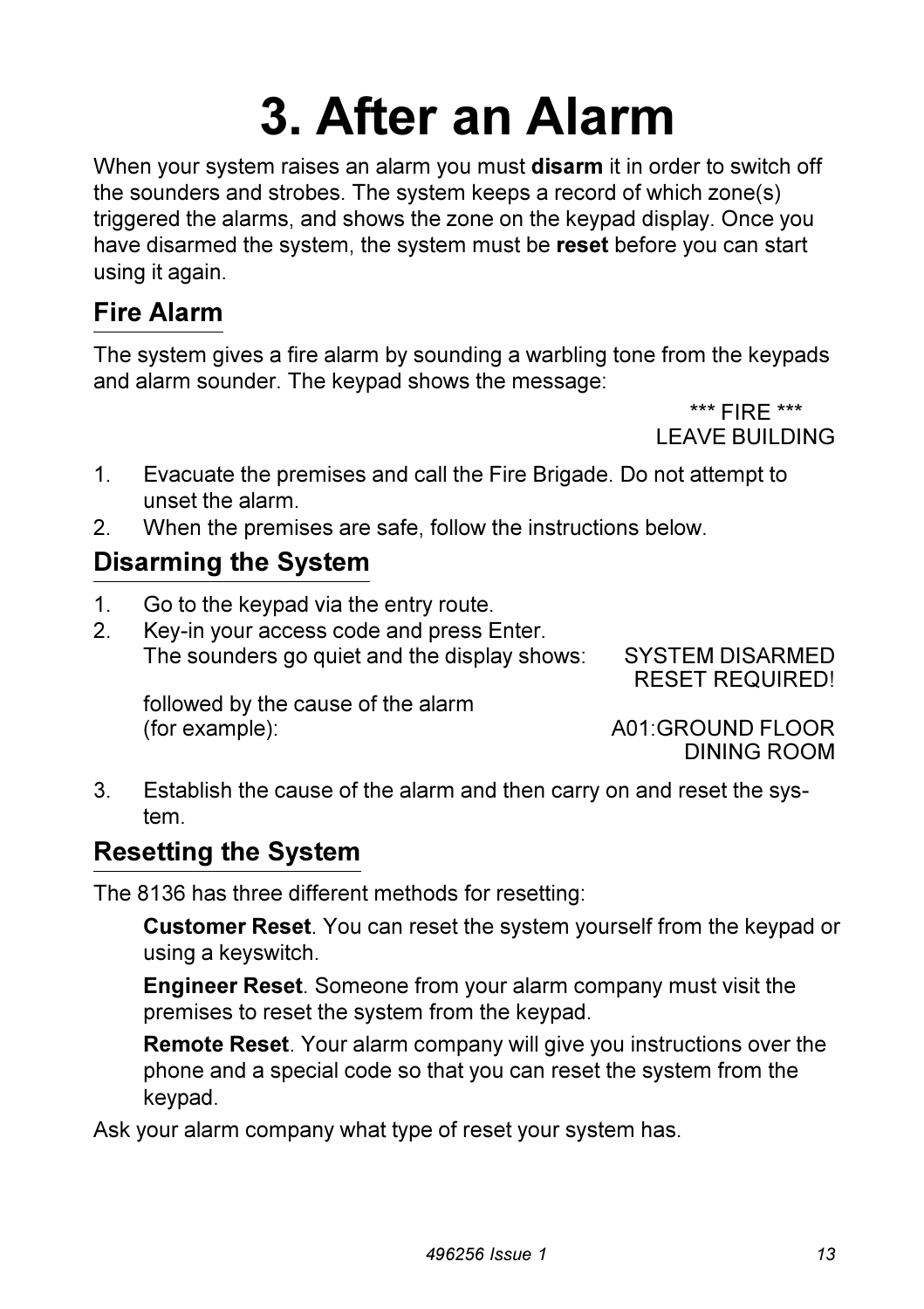## **Customer Reset**

#### **From Keypad**

1. Key-in your access code and press Enter. The keypad displays: SYSTEM RESET OK followed by the date and time.

You can now use your system as normal.

If the keypad displays (for example): CANNOT RESET

02 FAULTS EXIST

then a detector may still be triggered, or the anti tamper protection on your system may be damaged.

- 1. Press A or B to see any more faults.
- 2. Contact your alarm company.

#### **Using a Keyswitch**

If your system is fitted with a momentary (springloaded) keyswitch you can reset the system as follows:

- 1. Turn the key to Arm and release it back to Off. The sounders go quiet.
- 2. Turn the key to Arm again and release it back to Off. You can now use your system as normal.

#### **Engineer Reset**

1. Key-in your access code and press Enter. The keypad displays a message to call your company, for example: CALL ENGINEER

0123 456789

2. Call your alarm company and ask them to come and reset the system. **Remote Reset (CSID Code)**

If your system uses remote reset, the display shows the words "CONTROL CODE" and a four digit code on the bottom line.

- 1. Write down the four digits shown below the words "Control Code".
- 2. Contact your alarm company central station. The central station will ask a few questions to make sure you are who you say you are. They will then ask for the circumstances of the alarm. If they do not need to send an Engineer to check the system they will give you a "Reset Code".
- 3. Key in the Reset Code on the keypad.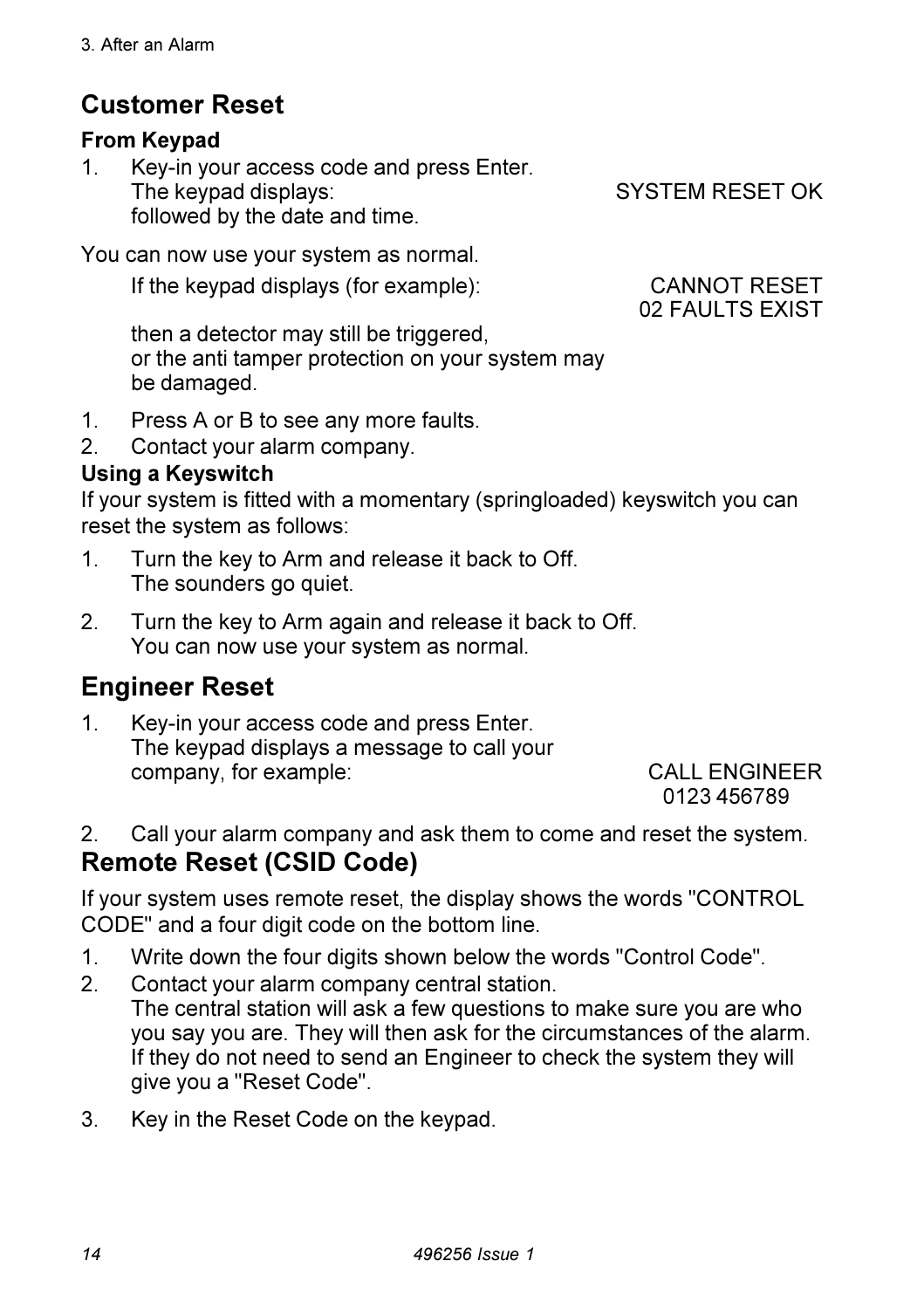4. Key in your access code and press Enter. The display shows: SYSTEM NOW

RESET!

#### **RedCare or PC Reset**

Your alarm company may use "RedCare" or PC Reset - ask your Installer.

- 1. Key-in your access code and press Enter.
- 2. Contact your alarm company central station. The central station will ask you for a prearranged keyword and pass code to make sure you are who you say you are. They will then ask for the circumstances of the alarm. If they do not need to send an Engineer to check the system they will reset your system by sending signals over the telephone line.
- 3. Key in your access code and press Enter. The display shows: SYSTEM RESET OK!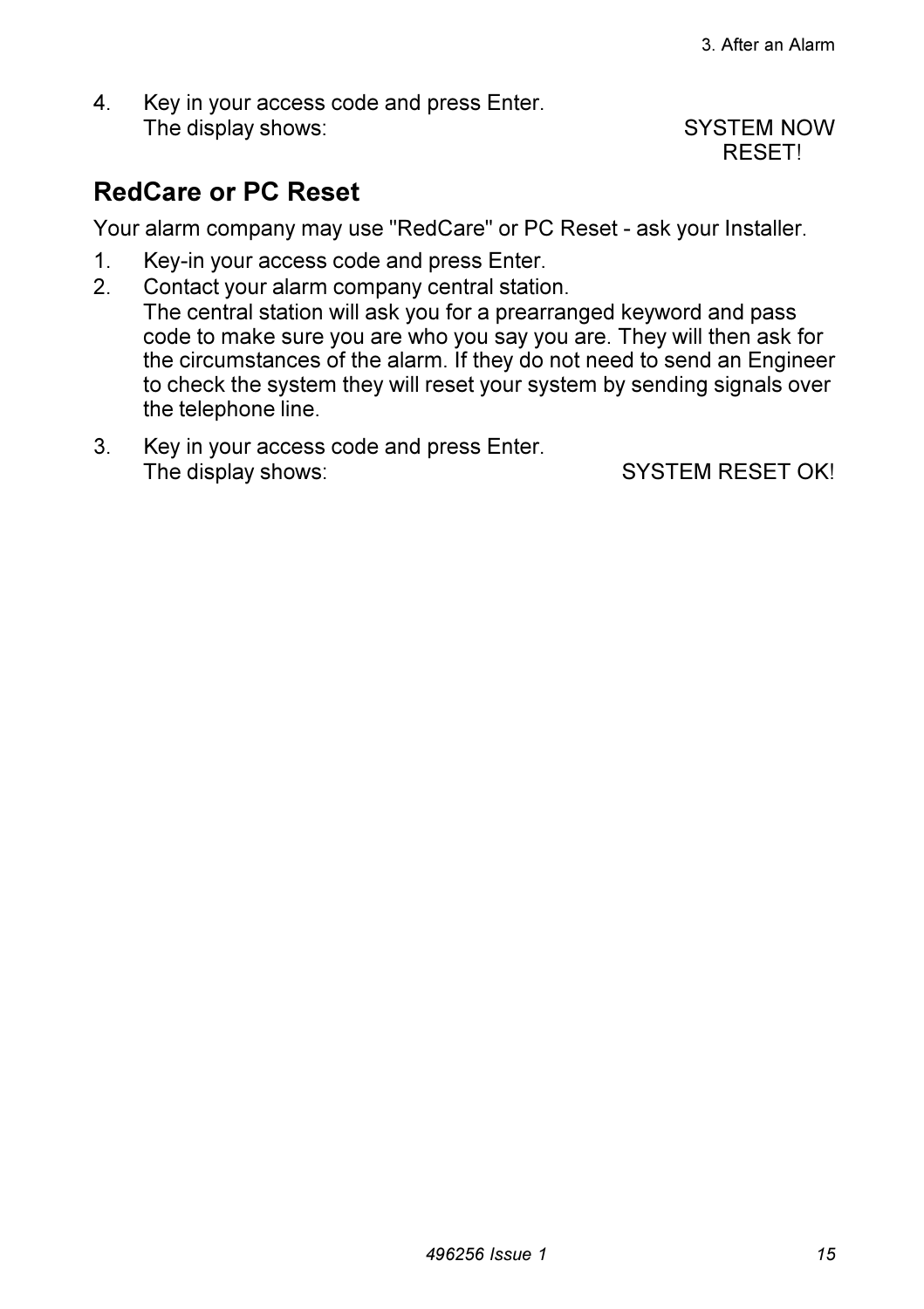# **4. Special Functions**

#### **Introduction**

Some users may be allowed to perform a number of other functions, apart from setting and unsetting the system. These functions are:

Setting the system so that some zones are bypassed or **omitted**.

Turning the **chime** function on or off.

Testing the zones and sounders.

Setting the time and date on the system's internal clock.

Changing zone names.

Reading the system log.

To use these functions you must key in your access code and then press Menu followed by a number. In addition, the alarm system supervisor (see "6. Supervisor") must program the system to allow each user access to individual menu number. The rest of this section assumes that the user has access to the functions described.

# **Omitting Zones (Menu + Level)**

Your system may be programmed so that you can omit individual zones when setting the system. This function is useful, for example, if you have to bypass a detector while decorating. Ask your Installer which zones can be omitted. Note that omission is not permanent. You must omit the zone every time you set the system.

To set with a zone omitted:

- 1. Key in your access code.
- 2. Press **Menu**. The display shows: 1: SETTING WITH OMISSIONS 3. Press Enter. The display shows: SET WHICH LEVELS A 4 Use the Level keys to display the Levels you wish to set. 5. Press Enter. The display shows: OMIT ZONES?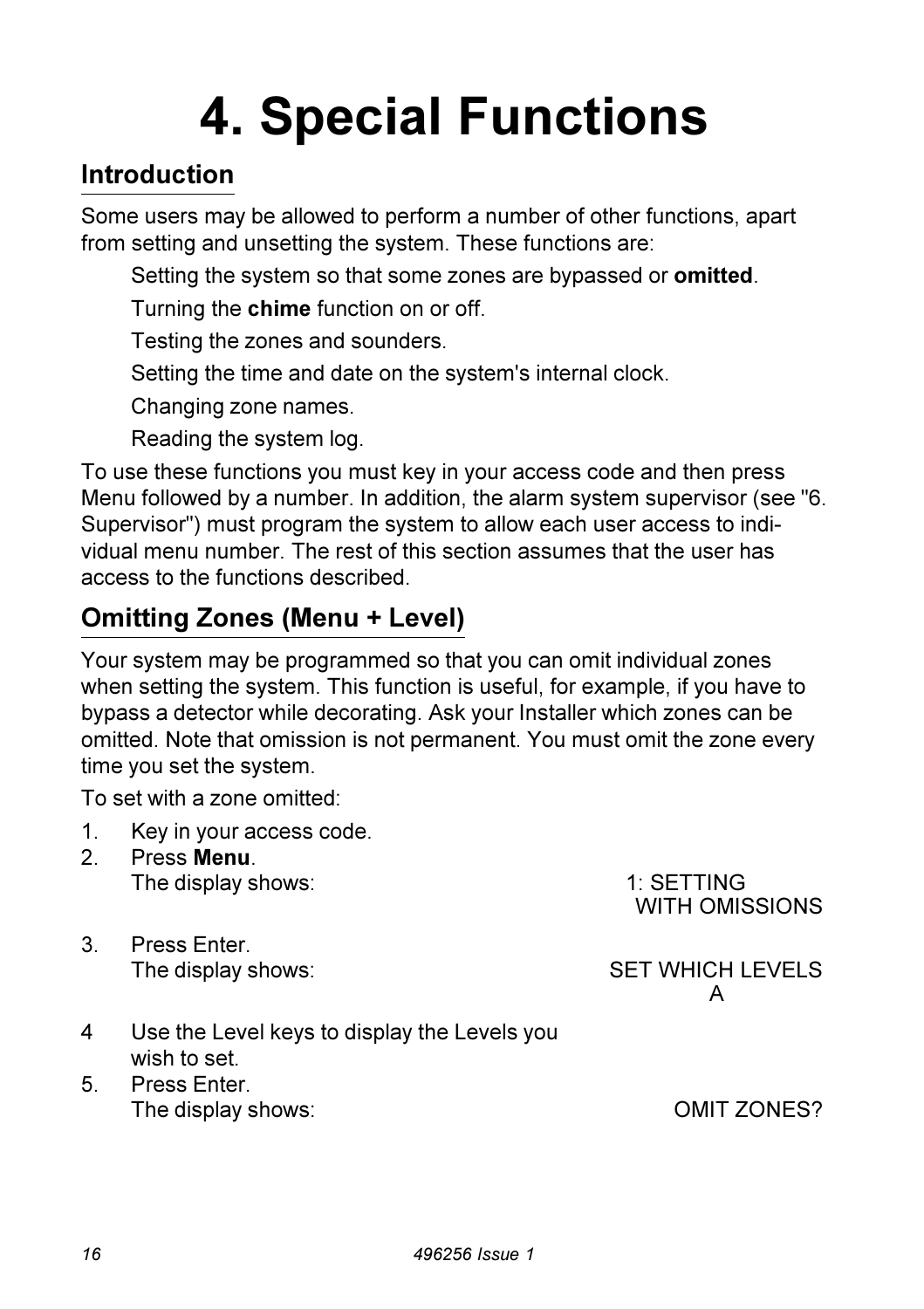4. Press Enter. The display shows (for example): HALL

# Z02: ZONE NOT OMITTED

- 5. Press A or B until the display shows the zone that you want to omit. Note that some zones may not be programmed for omission.
- *Note: You can also key in the zone number of the zone you want to omit. For example, key in '005' for zone 5, or '025' for zone 25.*
- 6. Press C or D until the display shows the words "IS OMITTED".
- 7. Press Enter.

The displays shows: The displays shows:

LEAVE

The system carries on to set as normal. The system will not raise an alarm if the omitted zone is triggered. Note that the next time you set the Level the system will treat the zone as normal; omission only lasts for one setting/unsetting cycle.

#### **Omitting 24 Hour Zones (Menu 2)**

If your system is fitted with 24 hour detector zones, you may be able to omit them if necessary. For example, your premises may have a fire door that you occasionally open. Ask your Installer if this is possible.

If your system is programmed to allow you to omit a 24 hour zone, then:

- 1. Key in your access code.
- 2. Press **Menu** followed by **2**. The display shows: 2: OMIT 24 HOUR
- 3. Press Enter. The displays shows (for example): FIRE DOOR

ZONES?

Z16: NOT OMITTED

- 4. Press A or B until the display shows the 24 hour zone that you want to omit. Note that some zones may not be programmed for omission.
- 5. Press C or D until the display shows the words "IS OMITTED".
- 6. Press Enter to store the change. The displays shows: 2: OMIT 24 HOUR

ZONES?

7. Press Menu if you wish to stop programming the system. The system will not raise an alarm if the omitted zone is triggered.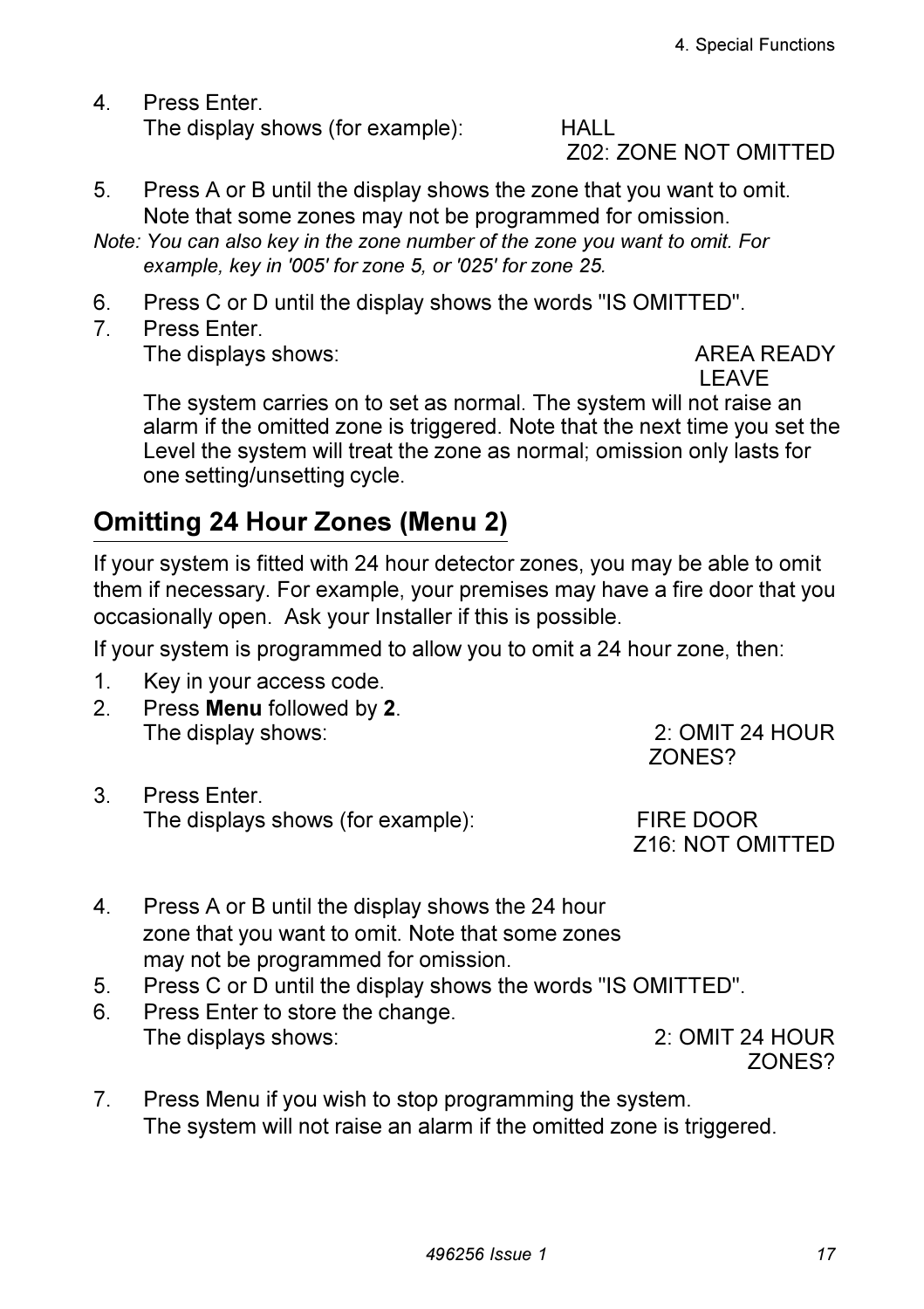To reinstate a 24 hour zone: repeat steps 1 to 6 **but** at step 5 press C or D to make sure the display shows "UN-OMITTED".

# **Turning the Chime On/Off (Menu 3)**

Your system may be programmed so that a chime tone sounds whenever certain doors are opened. If you want to turn this feature on or off:

- 1. Key in your access code and press **Menu** followed by **3**. The display shows:
- 2. Press Enter. The system displays the current state of the chime function: CHIME

DISABLED

3. Press A or B to change between "DISABLED" and "ENABLED". The display shows:

ENABLED

4. Press Enter to save the change and to go on to change the internal sounder volume. Otherwise press Menu twice to go back to the time and date display.

#### **Changing the Volume of the Internal Sounder**

If your internal sounder is too loud or quiet, you can change its volume from the keypad.

- 1. Key in your access code and press **Menu** followed by **3**. The display shows: 3: SYSTEM OPTIONS.
- 2. Press Enter twice.

The display shows: SOUNDER VOLUME V. HIGH

- 3. Press A or B to change the volume of the internal sounder. There is a choice of "V. HIGH", "HIGH", "MEDIUM", "LOW" and "V. LOW".
- 4. Press Enter to save the change and to go on to test the system. Otherwise press Menu twice to go back to the time and date display.

# **Testing the System (Menu 4)**

You can set the system so that it will allow you to walk round the premises and test each of the detectors (a **walk test**). At the same time you can also test the external bell and strobe. Choose a time when the premises are empty to carry out the test, otherwise people may trigger any movement detectors before you do, and confuse the results of the test.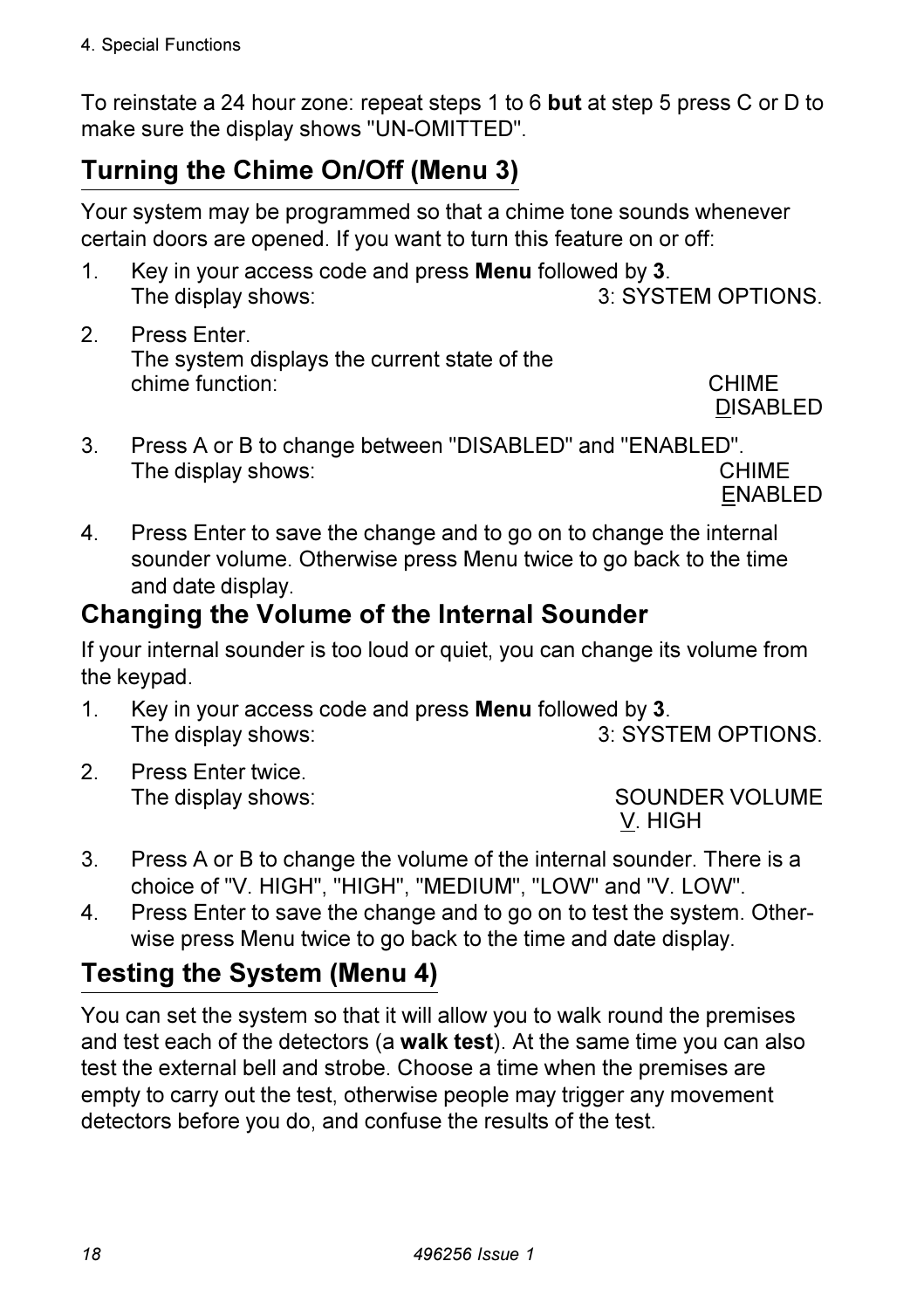If any detector fails the test then call your alarm company and ask them to check the system.

*Note: If your system is fitted with Fire, 24 hour or personal attack detectors, you cannot walk test them. If you wish to test them call your alarm company.*

#### **Walk Test**

- 1. Key in your access code.
- 2. Press **Menu** followed by **4**. The display shows: The display shows:  $\overline{4}$ : TEST OPTIONS
- 3. Press Enter. The display shows: WALK TEST
- 4. Press Enter. The top line of the display shows the total number of detectors to test, while the bottom line shows the zone number of each detector to be tested, for example: 13 ZONES TO DO

01 02 03 04 05 06 >

5. Walk round your premises and trigger each detector. Note: do not trigger any Fire, 24 hour or personal attack detectors (they will not appear in the list of detectors to be tested). If you do trigger a Fire, 24 hour or personal attack detector the system will raise an alarm. As you trigger a detector the internal sounder gives a tone, and the zone number disappears from the display.

If necessary press A or B to scroll through the list of zones to show any not appearing on the display.

When all detectors shown on the list have been tested successfully the display shows: WALK TEST

COMPLETE

*Note: You can abandon the test at any time by pressing Menu.*

#### **Bell Test**

- 1. Key in your access code.
- 2. Press **Menu** followed by **4**. The display shows:  $\begin{array}{ccc} 4: \text{TEST OPTIONS} \end{array}$
- 3. Press Enter. The display shows: WALK TEST?
- 4. Press **B** The display shows: BELL TEST ?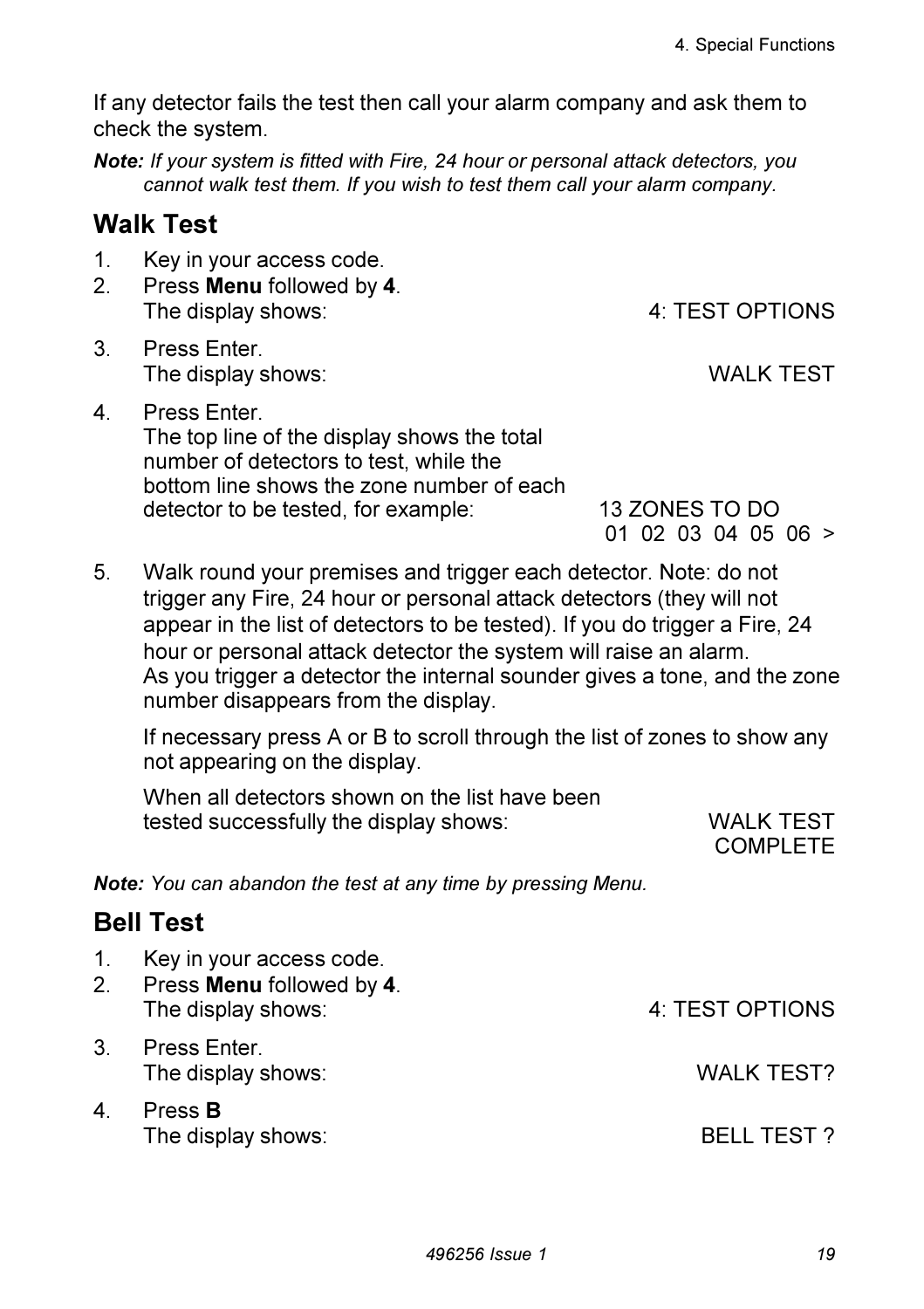5. Press Enter.

The system turns the keypad sounder, strobe, and internal speaker(s) and external sounder on for 12 seconds each, one after the other. While the test is running the display shows the device that should be operating. At the end of the test the display shows the date and time.

*Note: You can abandon the test at any time by pressing Menu.*

# **Call Out to Central Station (Menu 5)**

Your alarm system may be connected to a central monitoring station by its own telephone line. The central station can change the way your system is programmed by sending a new program down the telephone line. However, for extra security your system may be set up so that the alarm system must call the central station; the central station cannot call into your system. The instructions below show you how to make the alarm system start a telephone call to the central station. Follow these steps when instructed to do so by the central station:

- 1. Key in your access code.
- 2. Press **Menu** followed by **5**. The display shows:  $\overline{5}$ : ANSWER REMOTE

CALL FROM CS ?

- 3. Press Enter.
- 4. Press **4 and 6** together. The display shows: The display shows:

The display shows: WAITING FOR RINGING

CENTRAL STATION

The alarm system now makes one attempt to connect to the central station. When the alarm system and the central station have established the connection the display shows: SYSTEM UNDER

PC CONTROL

When the central station has completed reprogramming your alarm system, it returns to its normal unset state.

#### **Setting the Time and Date (Menu 6)**

The end station contains an internal clock/calendar that runs as long as there is power present (mains or stand-by battery). The system uses this clock to mark the time and date on the system log. If the power supply fails for any reason, and the stand-by battery is low, then the system loses track of the correct time and date.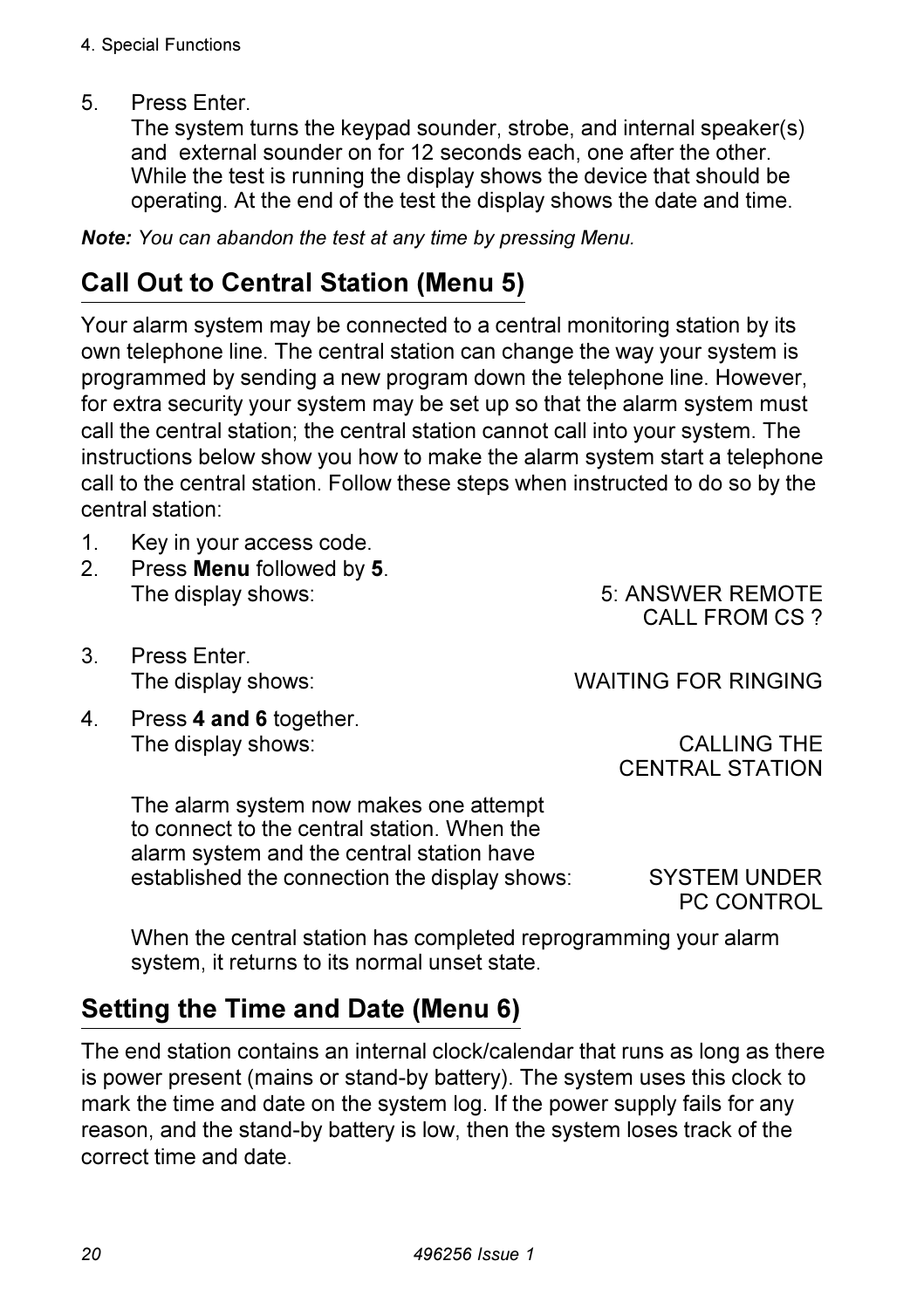To set the time and date:

| 1.<br>2. | Key in your access code.<br>Press Menu followed by 6.                           |                                 |
|----------|---------------------------------------------------------------------------------|---------------------------------|
|          | The display shows:                                                              | 6: SET<br>TIME & DATE ?         |
| 3.       | Press Enter                                                                     |                                 |
|          | The display shows (for example):                                                | <b>TUE 26 MAR 1997</b><br>12:18 |
|          | Note that one of the characters has a bar<br>underneath it (called the cursor). |                                 |
| 4.       | Press C or D until the cursor is under the item that<br>you want to change.     |                                 |
|          | The display shows (for example):                                                | <b>TUE 26 MAR 1997</b><br>12:18 |
| 5.       | Press A or B to change the numbers to the value<br>you want.                    |                                 |
|          | The display shows (for example):                                                | <b>TUE 26 MAR 1997</b><br>13:18 |
| 6.       | Press Enter followed by Menu.<br>The system saves the change you made and the   |                                 |
|          | display shows the new time and date:                                            | TUE 26 MAR 1997<br>13:18        |

#### **Changing Summer/Winter Time**

You can program the system in advance to change its internal clock for the summer/winter time change over. You do this by entering the date of the next change, and selecting either one hour forward (winter to summer) or one hour back (summer to winter). At the date you set the system alters its clock by the amount you selected.

- 1. Key in your access code.
- 2. Press **Menu** followed by **6**. The display shows: 6: SET
- 3. Press Enter. The display shows (for example): TUE 26 MAR 1997
- 4. Press Enter. The display shows: SET SUMMER

TIME & DATE ?

12:18

WINTER TIME?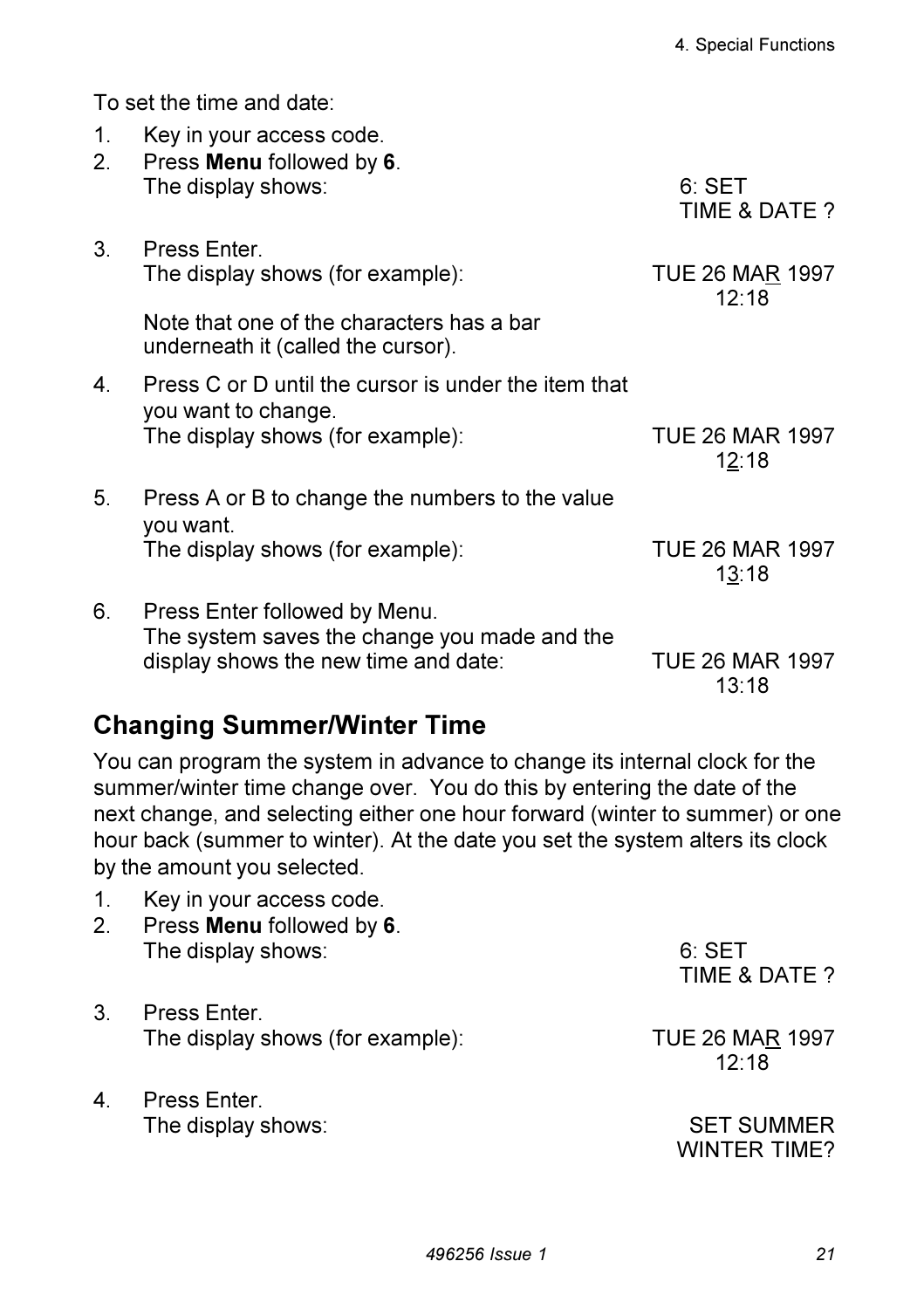- 4. Special Functions
- 5. Press Enter. The display shows (for example): SET DATE =
- 6. Press A or B to change the month. The display shows (for example): SET DATE =
- 7. Press Enter. The display shows: SET DATE =
- 8. Press A or B to change the day. The display shows (for example): SET DATE =
	-

05 Nov

26 Oct

26 Nov

26 Nov

9. Press Enter. The display shows: SET TIME

BACK 1 HOUR

- 10. If necessary press A or B to select either "No Change" or "Forward 1 Hour"
- 11. Press Enter to store the change. The display shows: 6: SET

TIME & DATE ?

#### **Changing Area and Zone Names (Menu 7)**

The system allows you to store names for each detector zone. In addition, the installer groups detector zones into areas, and you can give each area its own name. The display shows the names when the system raises an alarm, or if you are using some of the special functions. Each area or zone name can be a maximum of 16 characters long, including spaces and punctuation marks.

Although the keypad only shows numbers, the system lets you enter letters one at a time by pressing a number key repeatedly until the display shows the letter you want. Each number key gives its own number and three letters of the alphabet.

The figure below shows which letters belong to each number key. When keying in a name, find the letter you want on Figure 2, then press the key shown the correct number of times. Use the right arrow key to move the cursor to the next space for a new letter.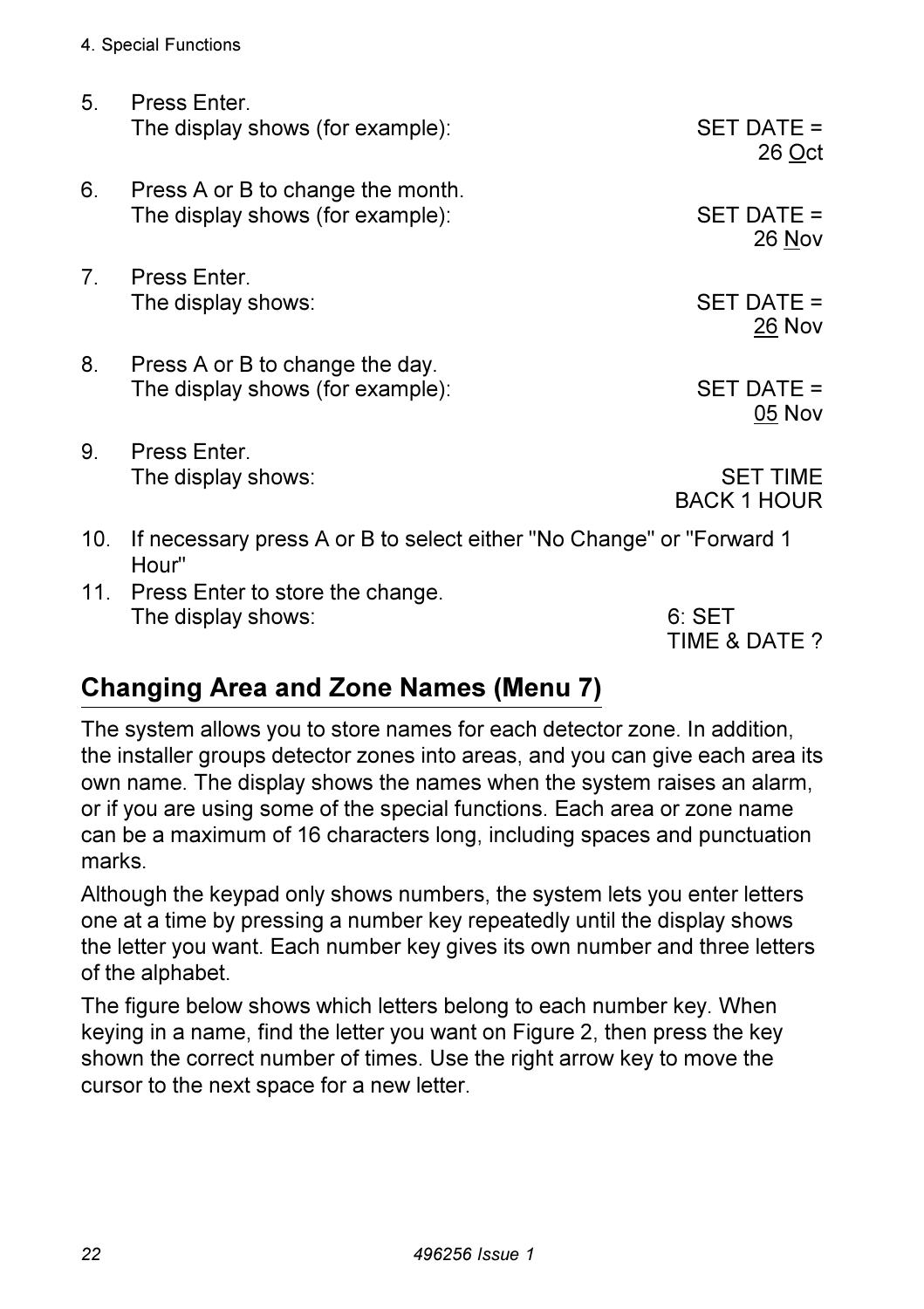| For          | Key in         |   | For Key in | For         | Key in | For          | Key in         |
|--------------|----------------|---|------------|-------------|--------|--------------|----------------|
| 1            | 1              | A | 11         | K           | 444    | U            | 7777           |
| $\mathbf{2}$ | 2              | В | 111        | L           | 4444   | ۷            | 88             |
| 3            | 3              | C | 1111       | M           | 55     | W            | 888            |
| 4            | 4              | D | 22         | N           | 555    | X            | 8888           |
| 5            | 5              | E | 222        | $\mathbf O$ | 5555   | Υ            | 99             |
| 6            | 6              | F | 2222       | P           | 66     | Z            | 999            |
| 7            | $\overline{7}$ | G | 33         | Q           | 666    | <b>Space</b> | 9999           |
| 8            | 8              | н | 333        | R           | 6666   | ٠            | 0 <sub>0</sub> |
| 9            | 9              | ı | 3333       | S           | 77     |              | 000            |
| $\bf{0}$     | 0              | J | 44         | т           | 777    |              | 0000           |

Figure 2. Letters Generated by Each Number Key

If you make a mistake, press C or D to move the cursor over the letter you want to change, and key in the new letter. If you want to delete a name completely, press D repeatedly to move the cursor under the extreme left hand character of the name. Press D again. The display clears the old name.

#### **To Change Area Names:**

- 1. Key in your access code.
- 2. Press **Menu** followed by **7**. The display shows:  $\overline{7}$ : CHANGE AREA &

ZONE NAMES ?

- 3. Press Enter. The display shows: CHANGE
- 4. Press Enter. The display shows: A01:NAME =

AREA NAME ?

AREA 01

The top line of the display shows the area number. The bottom line of the display shows the current area name. Note that the cursor is under the area number.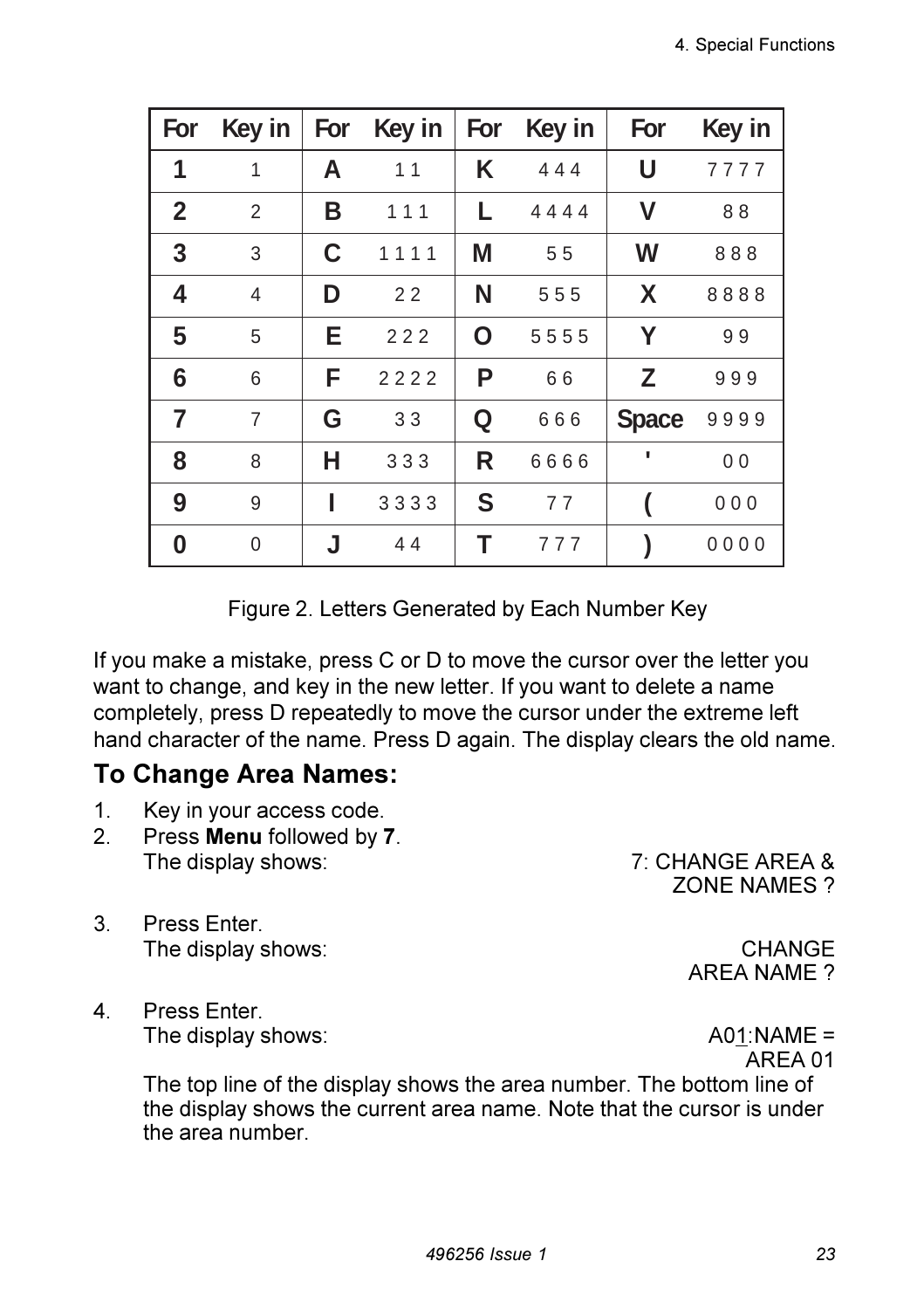- 4. Press A or B until the display shows the area number you wish to name. The display shows (for example):  $A02:NAME =$ 
	- AREA 02
- 5. Press Enter. The display cursor moves to the first character of the area name (for example): A02:NAME =

AREA 01

- 6. Key in the area name as described at the beginning of this subsection (see Figure 2).
- 7. Press Enter when you have completed the area name. The cursor moves back to the area number:  $A02:NAME=$

**KITCHENS** 

- 8. Repeat steps 4 to 7 for any other areas you wish to name.
- 9. Press Menu three times to stop

#### **To Change Zone Names**

- 1. Key in your access code.
- 2. Press **Menu** followed by **7**. The display shows: 7: CHANGE AREA &
- 3. Press Enter. The display shows: CHANGE
- 4. Press A. The display shows: CHANGE
- 5. Press Enter. The display shows:  $Z01:NAME=$

ZONE NAMES ?

AREA NAME ?

ZONE NAME ?

ZONE 001

- 6. Press A or B until the display shows the zone number you wish to name.<br>The display shows (for example):  $Z03: NAME =$ The display shows (for example): ZONE 003
- 7. Press Enter. The display cursor moves to the first character of the zone name (for example): Z03:NAME =

ZONE 003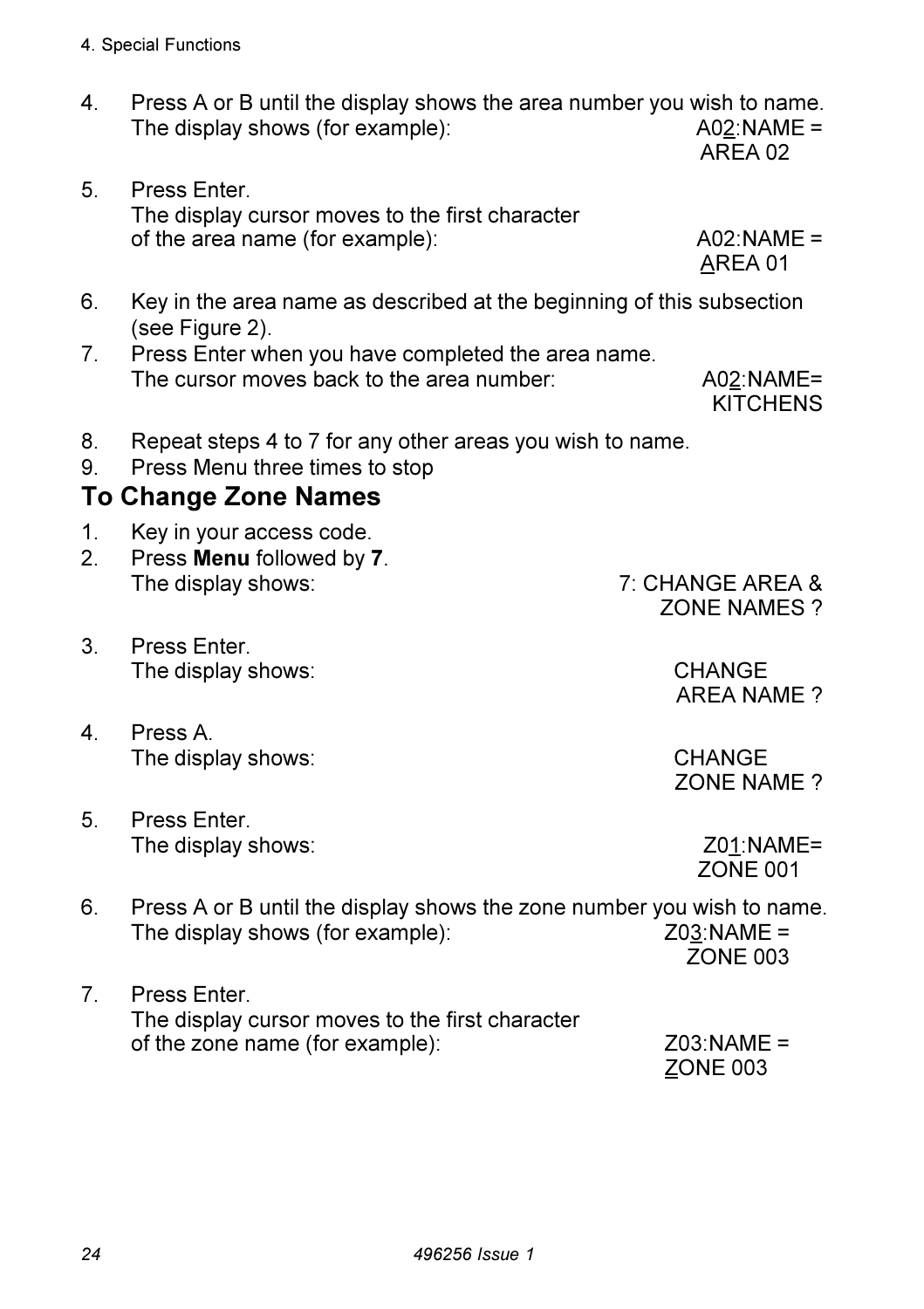- 8. Key in the zone name as described at the beginning of this subsection (see Figure 2).
- 9. Press Enter when you have completed the zone name. The system saves the new name and moves the cursor back to the zone number, for example:  $Z03:NAME =$

LOUNGE

- 10. Repeat steps 6 to 9 for all the other zones you want to name.
- 11. Press Menu three times to stop.

#### **Using the Log (Menu 9)**

The system keeps a log of up to 500 events. You can examine this log from the keypad. If you have a printer attached to your system you can also print the log. To use the log:

- 1. Key in your access code.
- 2. Press **Menu** followed by **9**. The display shows:  $\begin{array}{ccc} 9: LOG FUNCTIONS \end{array}$
- 3. Press Enter.

The display shows: VIEW EVENT LOG ?

EITHER:

4. Press Enter to examine the log from the keypad display. The display shows (for example): 15:28 26/03/96

U01:A04: UNSET

The first line of the display shows the time and date of the recorded event. The second line of the display shows the user on the left, followed by a zone- area- or level number in the middle, followed by the operation performed on the right.

5. Press A to see earlier events, or B to see later events.

| 6. | Press Menu when you have finished examining the log. |                  |
|----|------------------------------------------------------|------------------|
|    | The display shows:                                   | VIEW EVENT LOG ? |

OR (if you have a printer attached to the system)

7. Press A followed by Enter to print the log. The system starts printing the log and the display shows: The PRINTING LOG

| When log is finished printing the display |                          |
|-------------------------------------------|--------------------------|
| shows:                                    | <b>PRINT EVENT LOG ?</b> |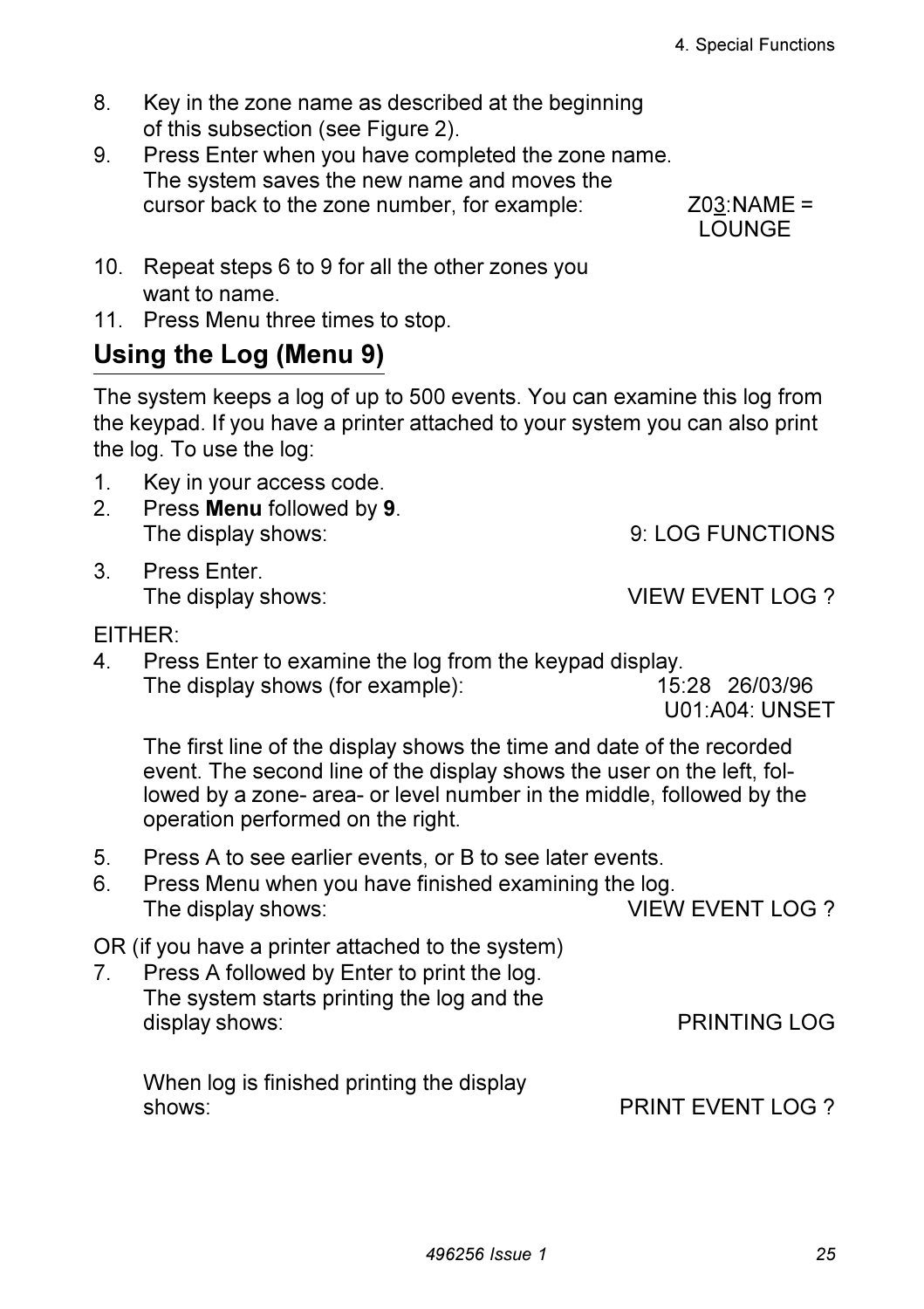#### 8. Press Menu twice.

The printed record of each event contains the same information as shown on the keypad display, arranged as follows:



U00 when the installer has been programming the system.

U96 when a central station has carried out a remote reset (PC reset).

U98 when the system has been set by a keyswitch.

U99 when<Downloader has been remotely setting/unsetting the system.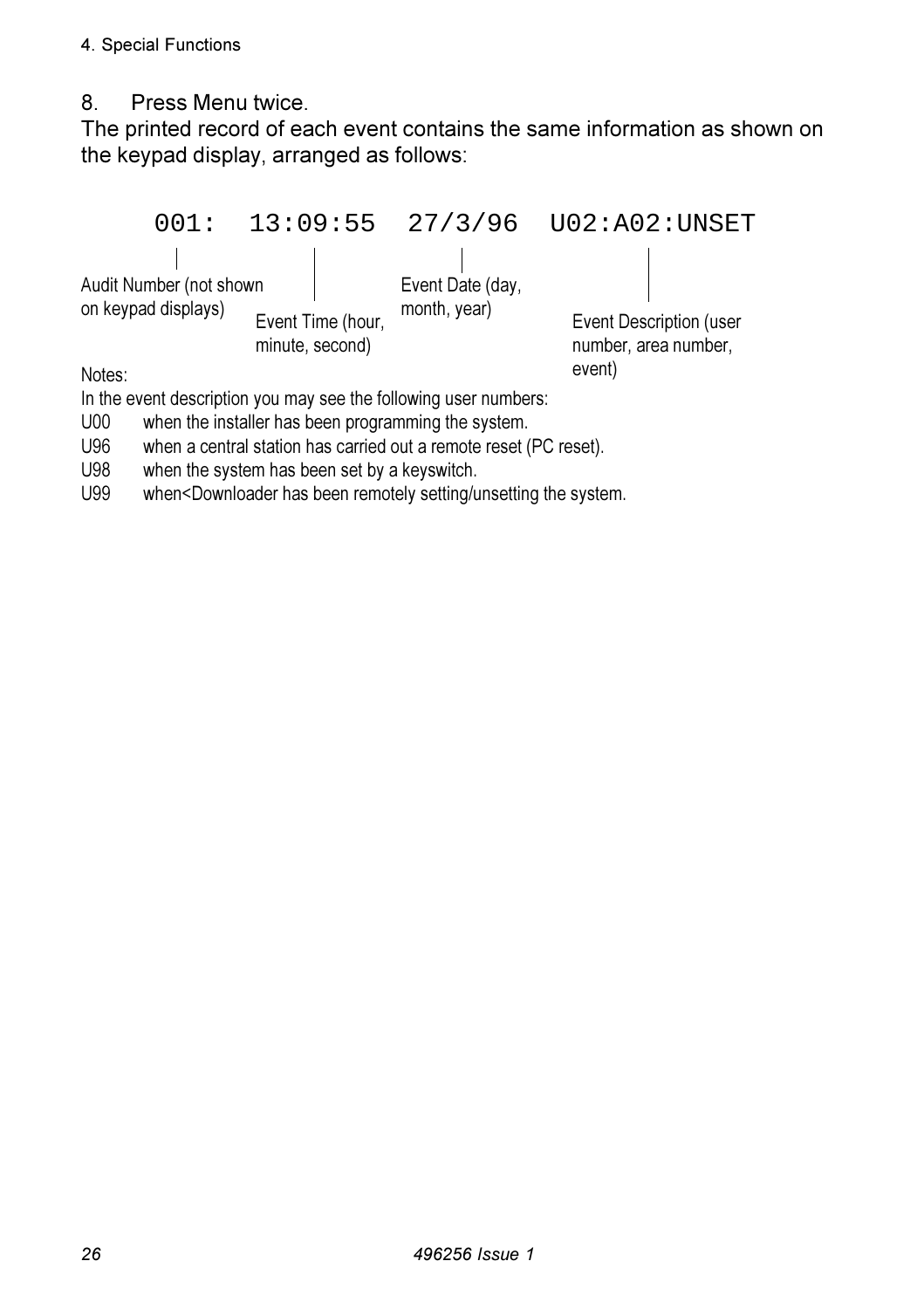# **5. Programming Chart**



**PTO**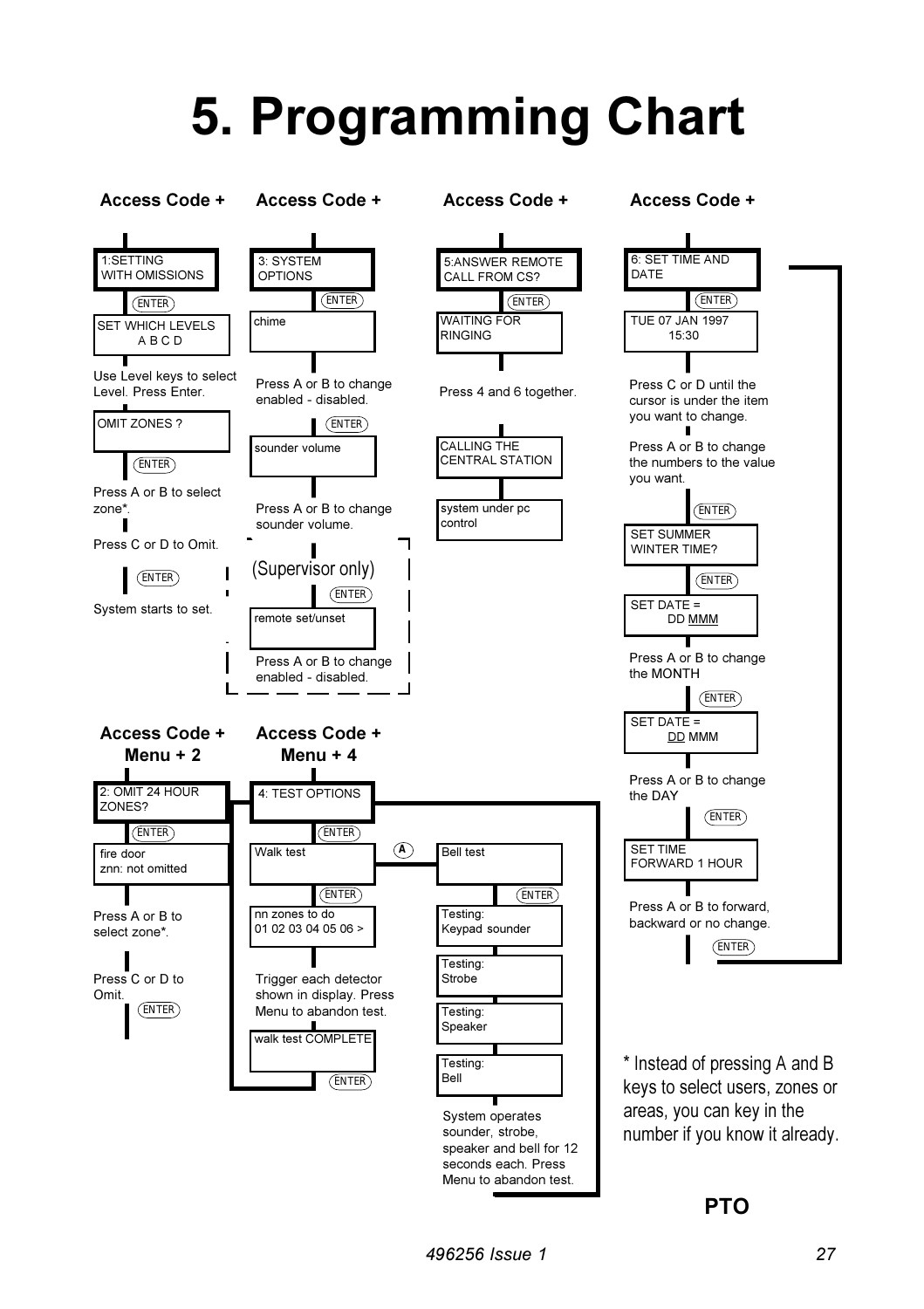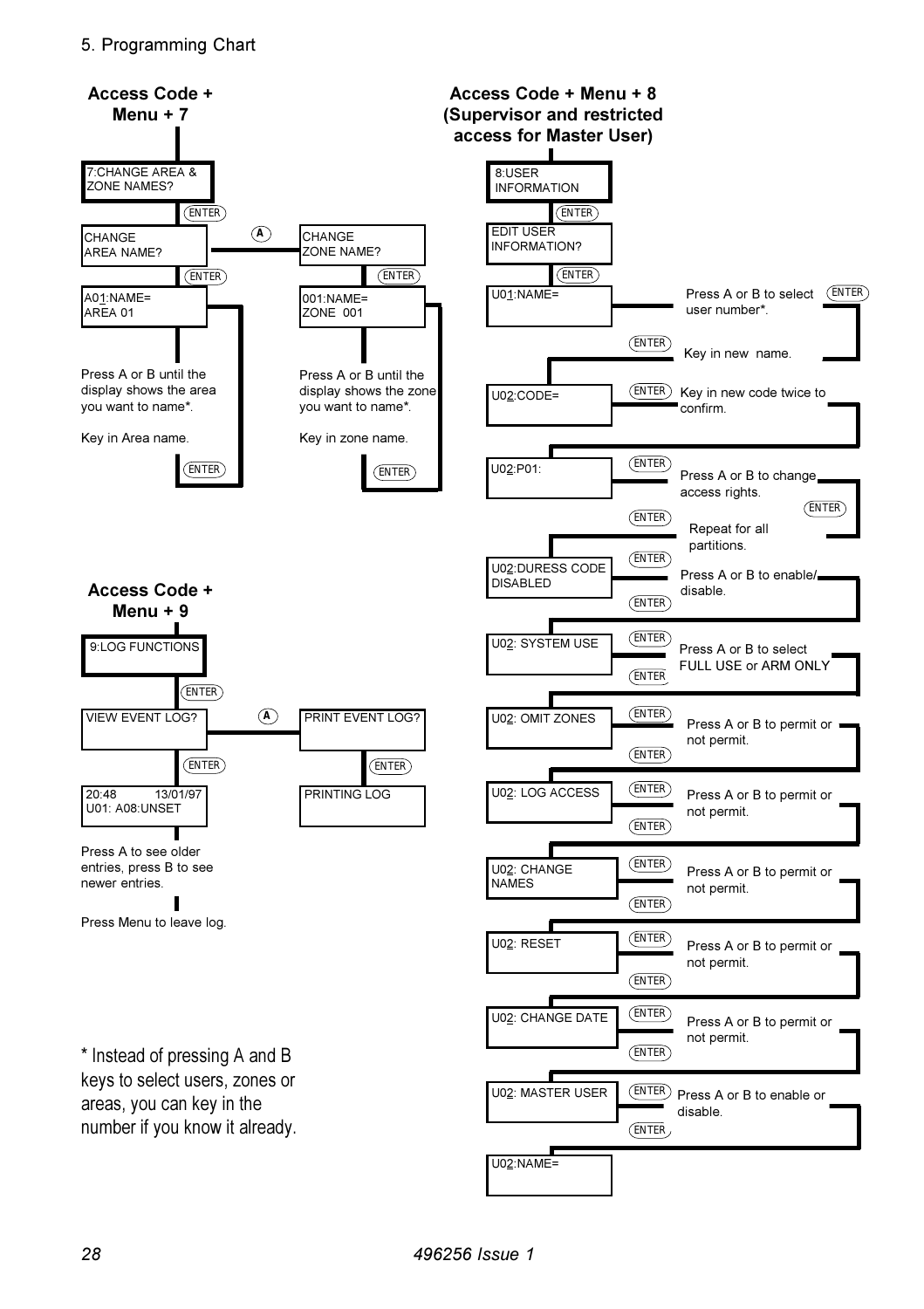# **6. Supervisor**

# **Introduction**

This section describes the facilities available to the alarm system supervisor. To be a supervisor you must use a special access code (see below). The supervisor can:

- Change all user's access codes.
- Restrict users to individual Partitions.
- Set up Duress Codes.
- Restrict users so that they can set the system but not unset it.
- Prevent users from resetting the system.

The supervisor can also allow or deny access to the following special functions described in section 4:

- Menu 1 and 2 Omit Zones.
- Menu 6 Set Time and Date.
- Menu 7 Change Area and Zone Names.
- Menu 8 Change User Information.
- Menu 9 Event Log.

In addition, the supervisor can prevent a central station setting the system remotely.

#### **Access Codes**

The 8136 can store up to 95 different user access codes. For security you should give one code to each person who has responsibility for setting and unsetting the system. Do not allow users to share codes.

Every time someone enters an access code on the keypad the system records the event in its log. To distinguish all the users and keep their access codes hidden, the log shows each user as a number, for example "User 02", "User 03" and so on.

The supervisor's access code is always shown as "User 01". User 01 always has access to all menus.

#### **Restricting Users to Partitions**

If you wish to restrict users to particular areas covered by the alarm system ask the Installer to set up a **Partition**. The 8136 can support four Partitions,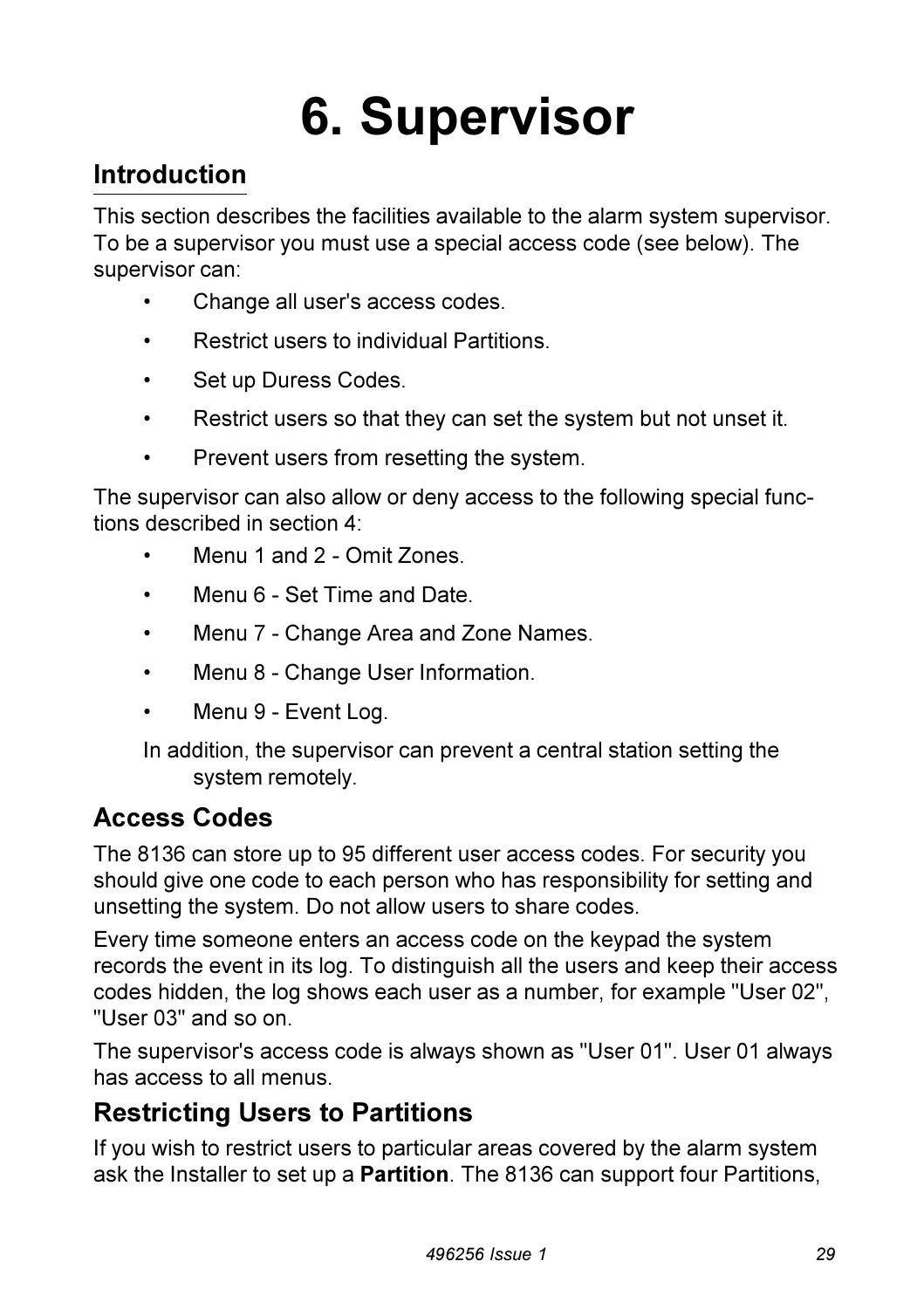each of which behaves as an independent alarm system. At the same time the Installer will allocate one or more Level keys to each of the Partitions. Make sure you know which Level keys belong to each Partition, and which areas they cover.

Once the Installer has created the Partitions, you must then assign each user to one or more of the Partitions.

*Note: Any user with access to one Level in a Partition also has access to all the other Levels in the same Partition.*

### **Master Users**

The supervisor can create Master Users with some or all of the privileges used by the Supervisor. Each Master User should be assigned to one or more Partitions as appropriate.

A Master User can change the privileges of any other user belonging to the same Partition. No Master User can see or change the details of any user that belongs to another Partition. Most importantly, a Master User cannot see or change the details of the Supervisor (User 01).

## **Duress Code**

If your system is connected to a central monitoring station, you may want to give some of the users a **Duress Code**. If a user enters the Duress Code while the system is set, then the end station unsets the system, but at the same time sends a silent alarm call to the central monitoring station. This facility is designed for times when a user is being forced to unset the alarm system by an intruder.

Note that a Duress Code occupies one user number. The duress code cannot operate any of the special functions described in "4. Special Functions".

#### **Restricting users to Arm Only**

Some of the people who enter your premises may not need full access to all the alarm system functions. You can give these users **Arm Only** status. This means that the user can set the system, but not unset it. This facility is designed for people like cleaners who may need to secure your premises after the daytime occupants have left.

# **Changing Access Codes and User Privileges (Menu 8)**

You must start from menu 8 for all the facilities described in this section.

To start menu 8:

1. Key in the User 01 access code.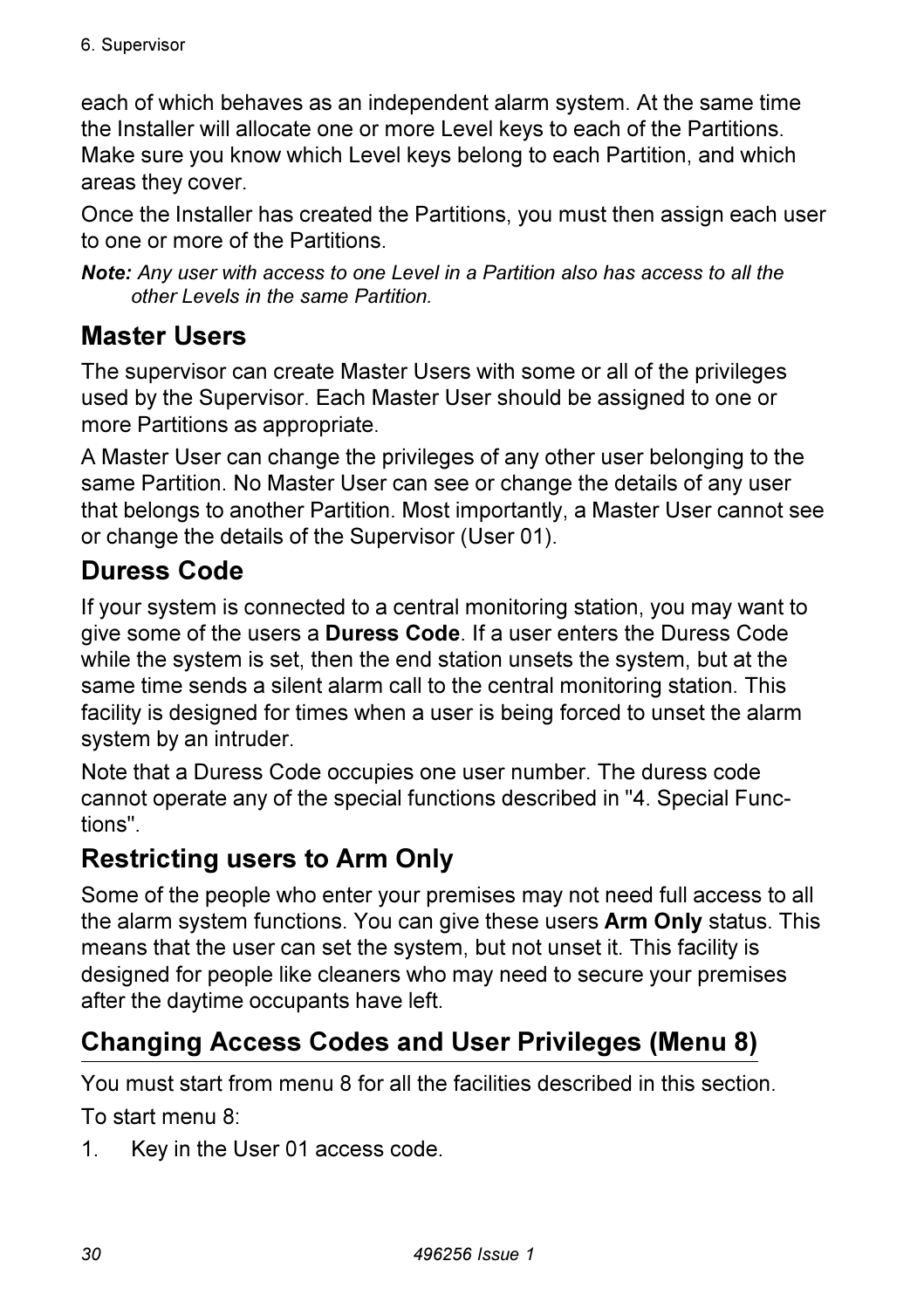- 2. Press **Menu** followed by **8**. The display shows:  $\overline{\hspace{1.5cm}}$  8: USER
- 3. Press Enter. The display shows: EDIT USER

INFORMATION ?

INFORMATION

#### **Changing User Names**

The 8136 can store a 16 character name against each user code. To change the name:

- 1. Start menu 8.
- 2. Press Enter until the top line of the display shows: "U01:NAME ="
- 3. Press A or B until the top line of the display shows the user number whose name you wish to change. (You can also key in the user number if you already know it.) The display shows (for example): U03:NAME =

4. Press Enter. The display cursor moves to the bottom line: U03:NAME =

NOT IN USE

NOT IN USE

- 5. Key in the new name. Use the in the same way as you would for changing the zone names (see Figure 2). The display shows the new name (for example): U03:NAME = MARY\_
- 6. Press Enter when you have completed the name. The system stores the name and the display shows "U03:CODE ="
- 7. Press Menu three times to leave programming.

#### **Changing Access Codes**

The Installer can program your system to use either four-digit or six-digit access codes. Check with the Installer which type of code is in use.

If your system does NOT use Partitions, but is simply a Full/Part set system, then all access codes apply to all Levels. You cannot assign any access code to a specific Level.

- 1. Start menu 8.
- 2. Press Enter until the top line of the display shows "U01:CODE =".
- 3. Press A or B until the display shows the user number whose access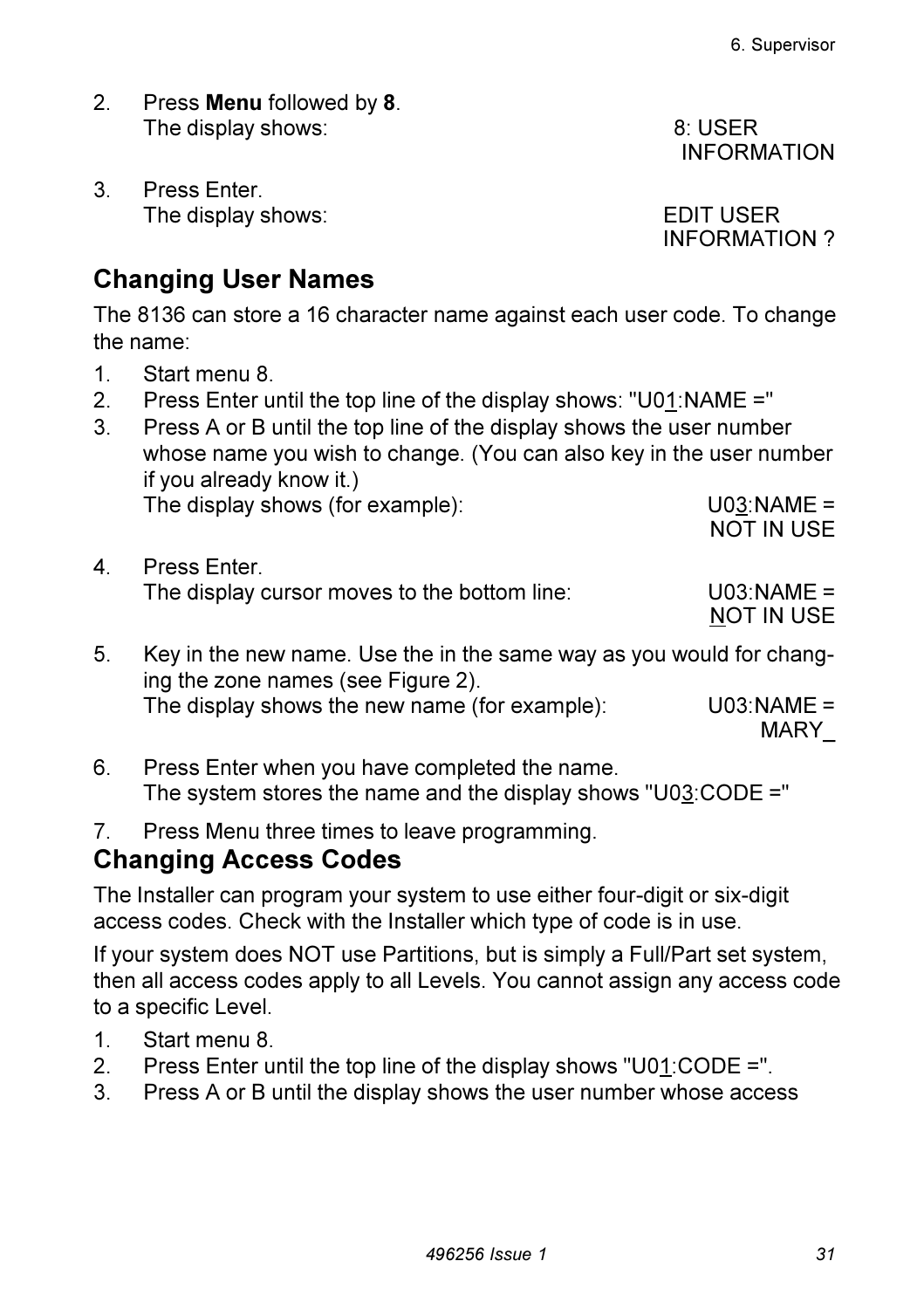*32 496256 Issue 1*

code you wish to change. (You can also key in the user number if you already know it.) The display shows (for example): U02:CODE =

*Note: If your system is using six-digit access codes the bottom line of the display will show "\*\*\*\*\*\*".*

4. Press Enter. The display shows: U02:CODE =

5. Key in the digits of the new access code and press Enter. Note that the display shows " \* " characters instead of numbers. This is to prevent anyone reading the access code over your shoulder.

*Note: To delete an existing code key in "0000" ("000000" for six digit access codes).*

6. Key in the same digits again. After you key in the last digit the display changes to show (for example): U02:P01:

NO ACCESS

If the display shows: CODE MISMATCH then you did not key in the confirmation correctly. Press Menu and go back to step 4.

If the display shows: CODE ALREADY

IN USE

then another user already has that access code. Press Menu and go back to step 4.

# **Changing Partition Access**

If your system does use Partitions then once you have created a set of access codes you must then give them access to the appropriate Partition(s). Each access code will then work only on the Partition(s) you have assigned. Ask your Installer which Partition (1, 2, 3, or 4) is assigned to each of the Level keys. Then:

- 1. Start menu 8.
- 2. Press Enter until the top line of the display shows "U01:P01:".
- 3. Press A or B until the display shows the user number whose Partition access you wish to change (or key in the number directly). The display shows (for example): U02:P01:

NO ACCESS

\*\*\*\*

\_

The display shows: CONFIRM NEW CODE

\_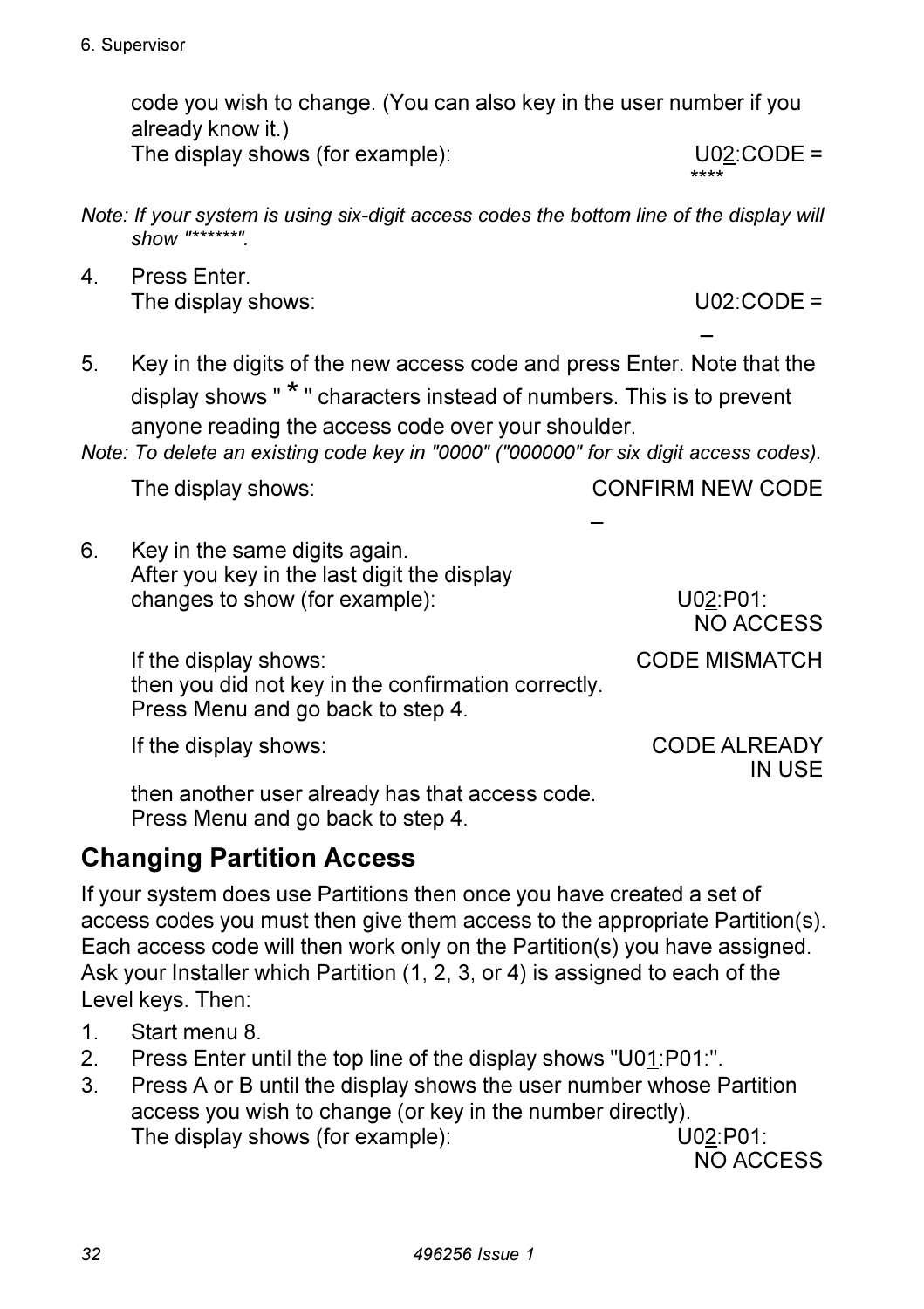| 4. | Press Enter<br>The display shows the cursor at the beginning of<br>the bottom line: | U02:PO1:<br>NO ACCESS         |
|----|-------------------------------------------------------------------------------------|-------------------------------|
| 5. | Press A or B to change access to the Partition.<br>The display shows (for example): | U02:PO1:<br><b>HAS ACCESS</b> |
| 6. | Press Enter.<br>The display shows the next Partition (for example)                  | U02:P02:<br>NO ACCESS         |

Don't forget to tell each user which Level key they must use for each Partition, or that keying in their access code followed by Enter sets the highest Level assigned to their access code.

#### **Setting Up a Duress Code**

A duress code is a special access code used for emergencies only. After entering a duress code the system does not allow access to any of the special functions listed in section 4. In addition, the system will not let you give User 01 a duress code.

- 1. Start menu 8.
- 2. Press Enter until the top line of the display shows "U01:CODE=".
- 3. Press A or B until the display shows the user number you wish to use for the duress code (or key in the number directly). The display shows (for example): U14: CODE =

| 4. | Press Enter.<br>The display shows:                                              | $U14$ :CODE=     |
|----|---------------------------------------------------------------------------------|------------------|
| 5. | Key in the duress code and press Enter.<br>The display shows:                   | CONFIRM NEW CODE |
| 6. | Key in the duress code again.<br>When you key the last digit of the duress code |                  |
|    | the top line of the display shows:                                              | U14:P01:         |

\*\*\*\*

6. Supervisor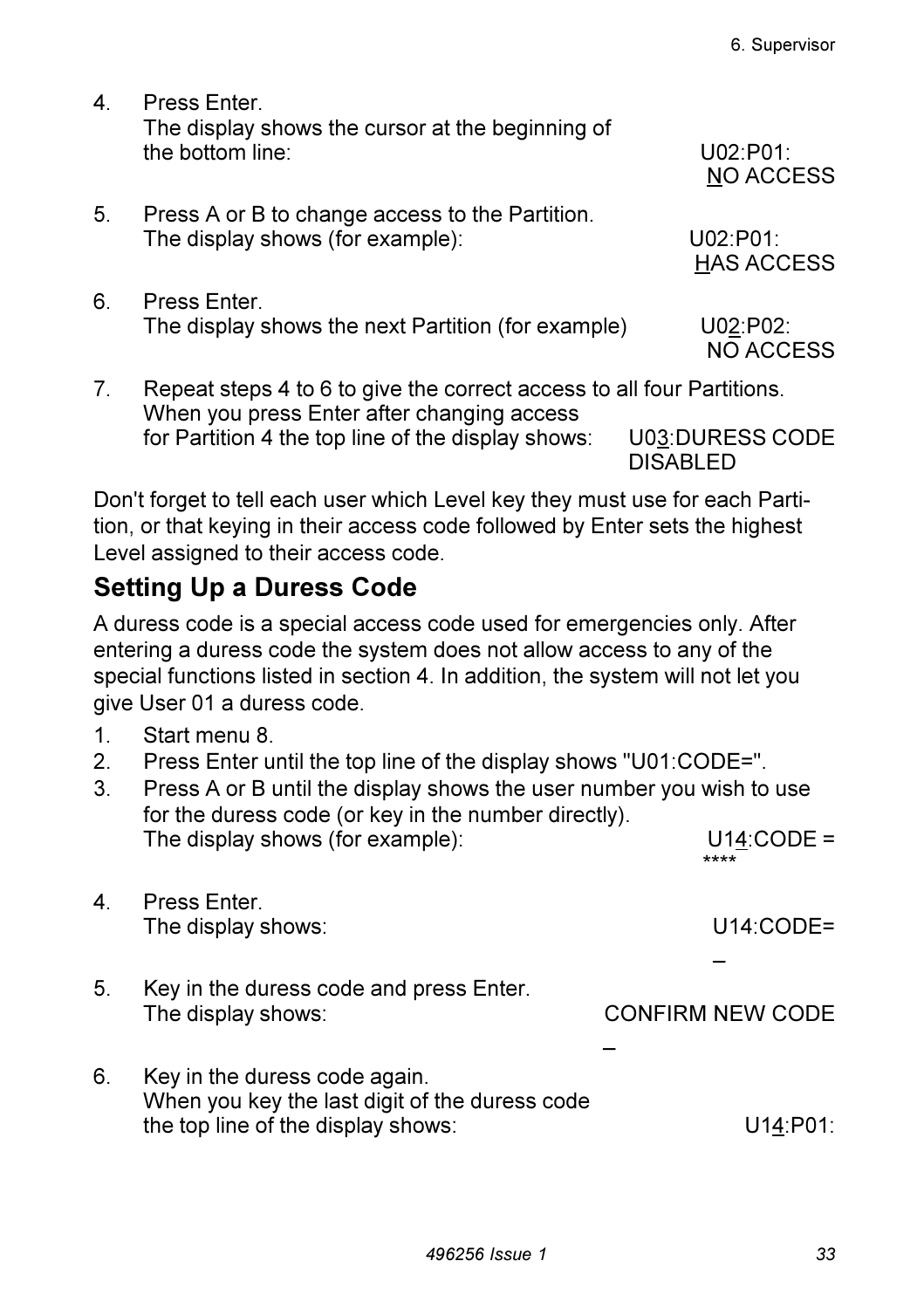7. Press Enter until the display shows:

U14:DURESS CODE DISABLED

8. Press A or B to change from "DISABLED" to "ENABLED". The display shows: U14:DURESS CODE ENABLED

9. Press Enter.

The system saves the change and the top line of the display shows: U14:SYSTEM USE

If you want to remove a duress code from a user number, follow steps 1 to 9 again **but** at step 8 press A or B to change the bottom line of the display to "DISABLED".

#### **Giving a User Arm Only Access**

- 1. Start menu 8.
- 2. Press Enter until the top line of the display shows "U01:SYSTEM USE".
- 3. Press A or B until the display shows the correct user number (or key in the user number directly). The display shows (for example): U02:SYSTEM USE
- FULL USE 4. Press Enter.

The display moves the cursor to the bottom line: U02:SYSTEM USE

FULL USE

- 5. Press A or B to change between "FULL USE" and "ARM ONLY".
- 6. Press Enter. The system saves the change and the top line of the display shows: U02:OMIT ZONES

#### **Allowing a User to Omit Zones**

- 1. Start menu 8.
- 2. Press Enter until the top line of the display shows "U01:OMIT ZONES".
- 3. Press A or B until the display shows the correct user number (or key in the user number if you already know it). The display shows (for example): U02:OMIT ZONES NOT PERMITTED
- 4. Press Enter.

The display moves the cursor to the bottom line: U02:OMIT ZONES

NOT PERMITTED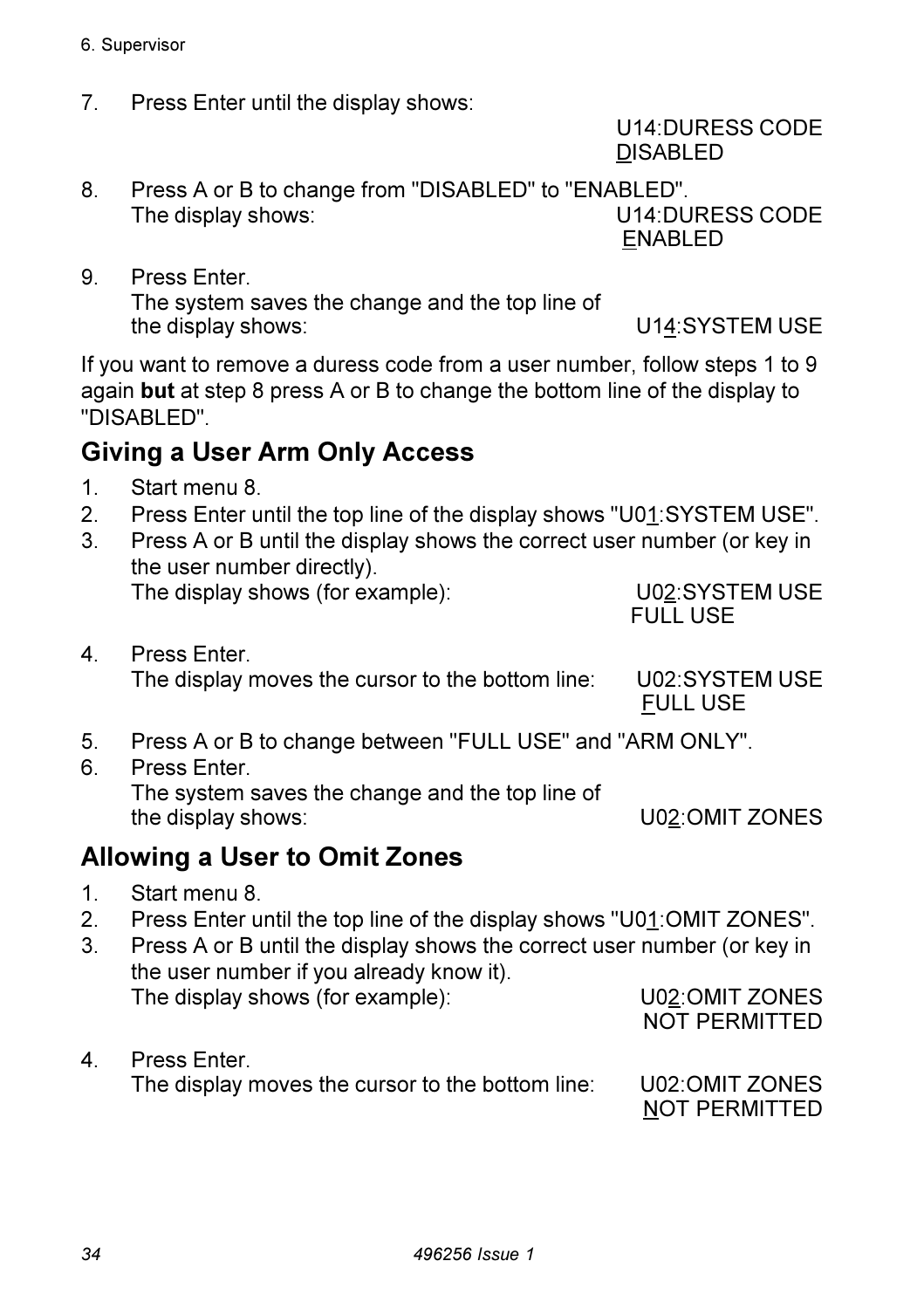- 5. Press A or B to change the bottom line between "NOT PERMITTED" and "PERMITTED".
- 6. Press Enter. The system saves the change and the top line of the display shows: U02:LOG ACCESS

#### **Giving a User Log Access**

- 1. Start menu 8.<br>2. Press Enter u
- 2. Press Enter until the top line of the display shows "U01:LOG ACCESS".
- 3. Press A or B until the display shows the correct user number (or key in the user number if you already know it). The display shows (for example): U02:LOG ACCESS

NOT PERMITTED

4. Press Enter. The display moves the cursor to the bottom line: U02:LOG ACCESS

NOT PERMITTED

- 5. Press A or B to change the bottom line between "NOT PERMITTED" and "PERMITTED".
- 6. Press Enter. The system saves the change and the top line of the display shows: U02:CHANGE NAMES

#### **Allowing a User to Change Zone Names**

- 1. Start menu 8.
- 2. Press Enter until the top line of the display shows "U01:CHANGE NAMES".
- 3. Press A or B until the display shows the correct user number (or key in the user number directly). The display shows (for example): U02:CHANGE NAMES

NOT PERMITTED

4. Press Enter. The cursor moves to the bottom line: U02:CHANGE NAMES

NOT PERMITTED

- 5. Press A or B to change the bottom line between "NOT PERMITTED" and "PERMITTED".
- 6. Press Enter. The system saves the change and the top line of the display shows: U02:RESET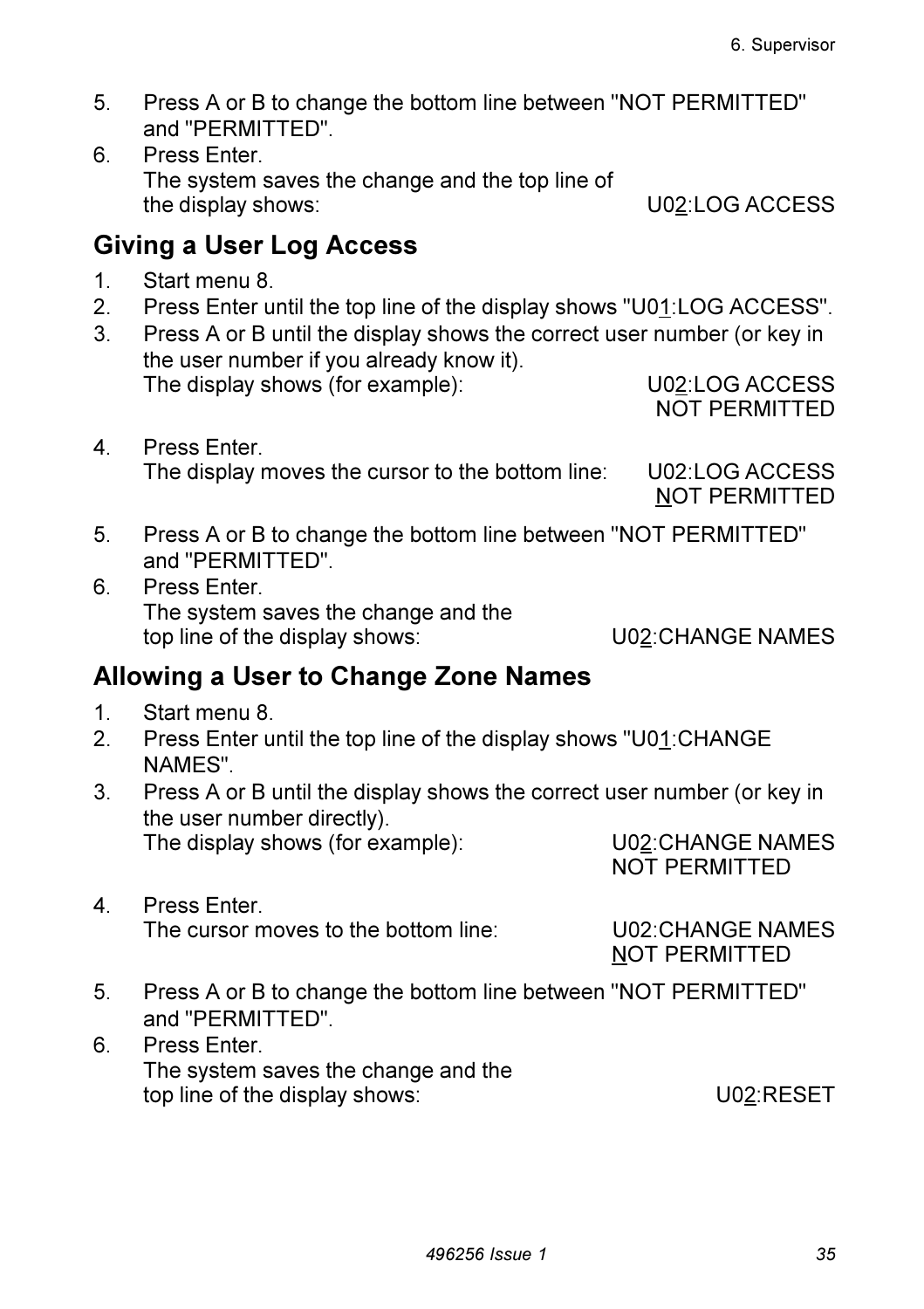#### **Allowing a User to Reset After an Alarm**

- 1. Start menu 8.
- 2. Press Enter until the top line of the display shows "U01:RESET".
- 3. Press A or B until the display shows the correct user number (or key in the user number directly).

The display shows (for example): U02:RESET

NOT PERMITTED.

4. Press Enter. The display moves the cursor to the bottom line: U02:RESET

NOT PERMITTED

- 5. Press A or B to change the bottom line between "NOT PERMITTED" and "PERMITTED".
- 6. Press Enter. The system saves the change and the top line of the display shows: U01:CHANGE DATE

#### **Allowing a User to Change the Time and Date.**

- 1. Start menu 8.
- 2. Press Enter until the top line of the display shows "U01:CHANGE DATE".
- 3. Press A or B until the display shows the correct user number (or key in the user number directly). The display shows (for example): U02:CHANGE DATE

NOT PERMITTED

- 4. Press Enter. The display moves the cursor to the bottom line: U02:CHANGE DATE NOT PERMITTED
- 5. Press A or B to change the bottom line between "NOT PERMITTED" and "PERMITTED".
- 6. Press Enter. The system saves the change and the top line of the display shows (for example): U03:MASTER USER

#### **Creating a Master User**

- 
- 1. Start menu 8.<br>2. Press Enter u Press Enter until the top line of the display shows "U01:MASTER" USER".
- 3. Press A or B until the display shows the correct user number (or key in the user number directly). The display shows (for example): U02:MASTER USER

ENABLED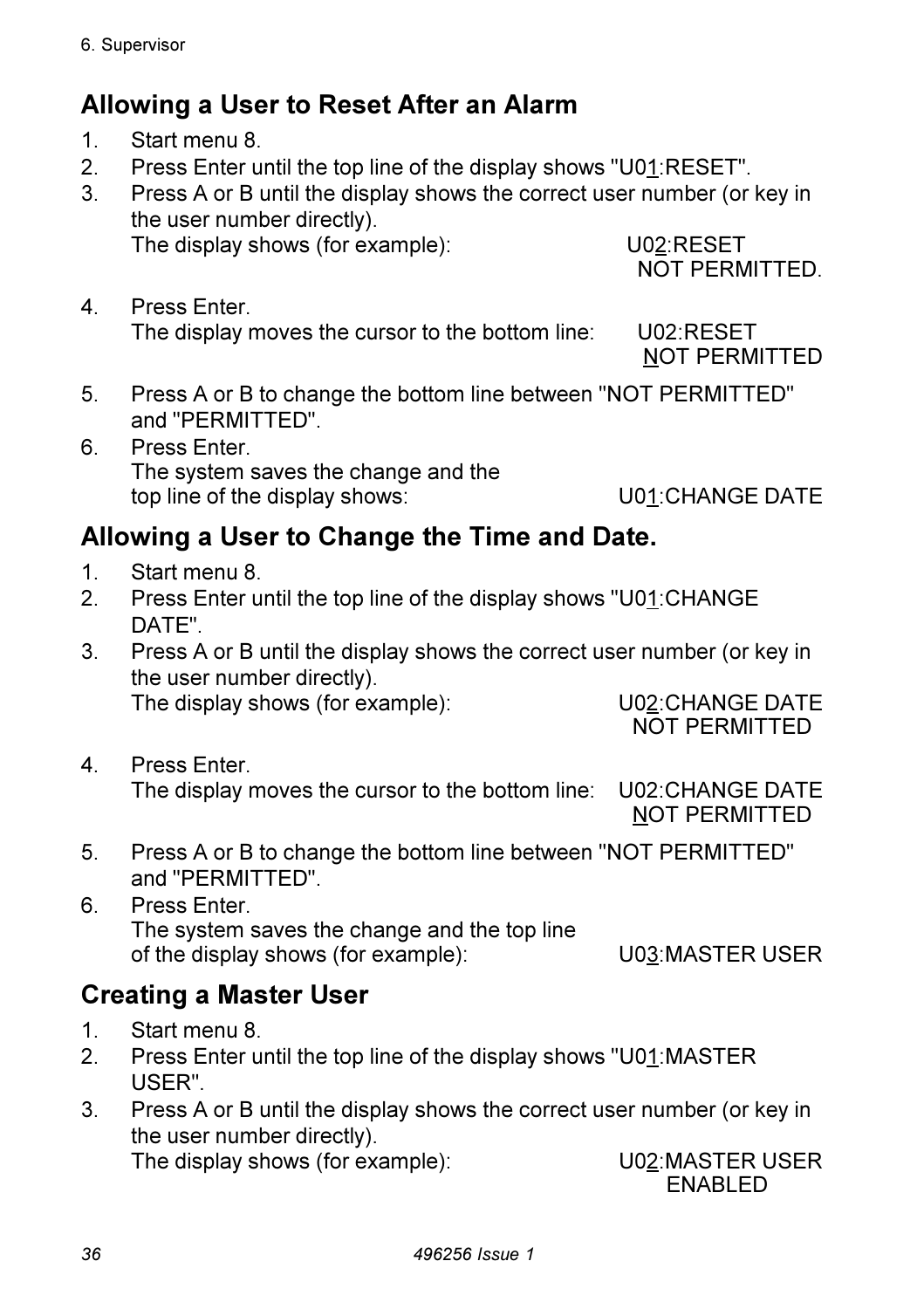- 4. Press Enter. The display moves the cursor to the bottom line: U02:CHANGE DATE ENABLED
- 5. Press A or B to change the bottom line between "ENABLED" and "DISABLED".
- 6. Press Enter. The system saves the change.
- 7. Press Menu three times to return to the normal unset state, with the display showing the time and date.

#### **User Records**

Inside the back cover is an example table for keeping records of the users who have access to your alarm system. You can write on this table, photocopy it if you have more than 16 users, or use the information to design your own forms. Remember, **DO NOT** write down any access codes.

# **Disabling Remote Setting**

If your alarm system is connected to a central station by telephone line, it may be programmed to allow the central station to set and unset the system without your help. If you do not wish to allow this, or if you DO want to allow your central station to set and unset your alarm system, then:

- 1. Key in your access code and press **Menu** followed by **3**. The display shows: 3: SYSTEM OPTIONS.
- 2. Press Enter three times. The display shows: REMOTE SET/UNSET

DISABLED

- 3. Press A or B to change between DISABLED and ENABLED.
- 4. Press Enter then Menu to save the change.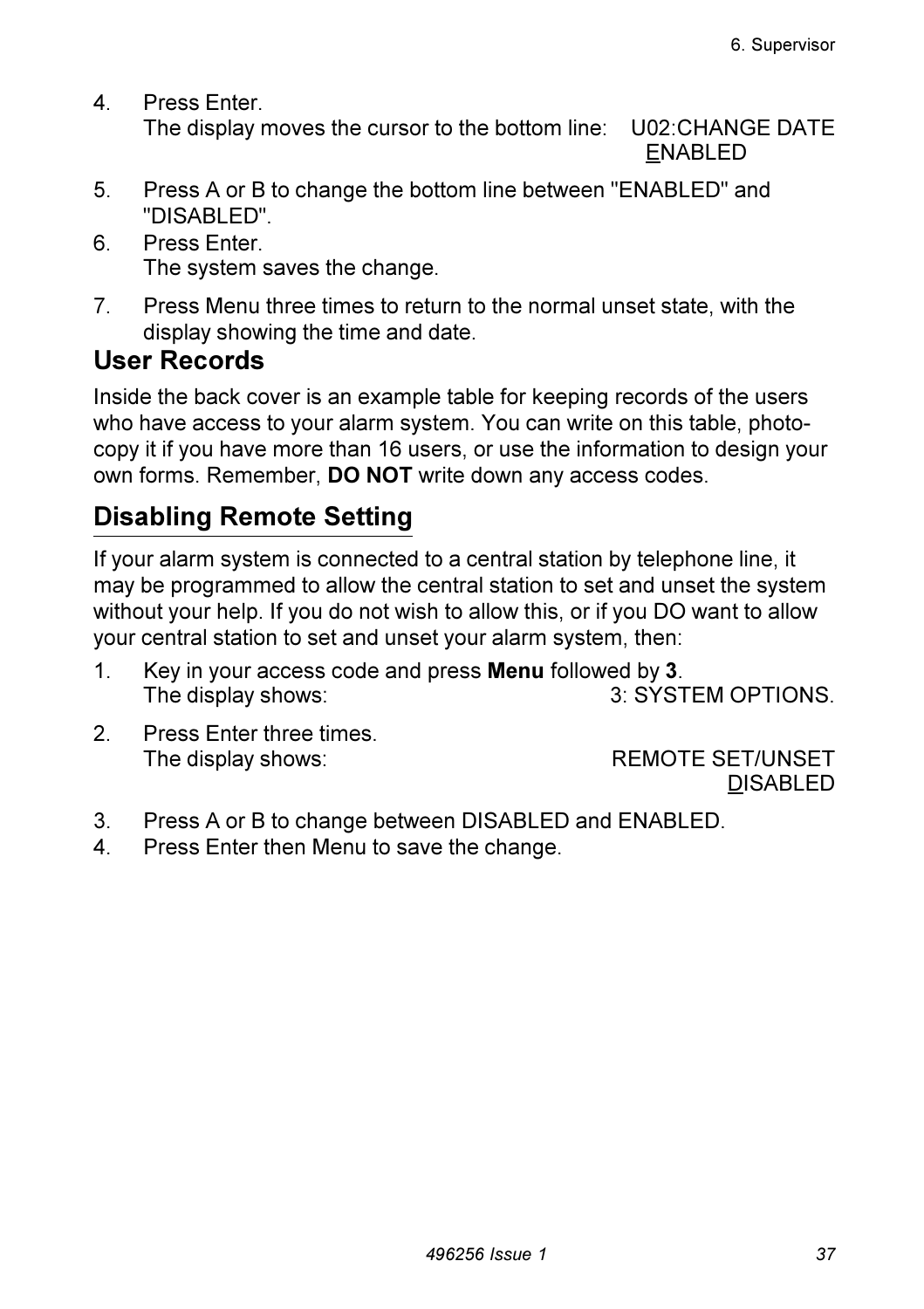# **Index**

#### **Symbols**

#### $\overline{\mathsf{A}}$

| Area |  |
|------|--|
|      |  |
|      |  |
|      |  |
|      |  |
|      |  |
|      |  |

#### $\overline{\mathsf{B}}$

| Bell test                                                                                                               |  |
|-------------------------------------------------------------------------------------------------------------------------|--|
| how to <u>the substantial of the set of the set of the set of the set of the set of the set of the set of the set o</u> |  |
|                                                                                                                         |  |

#### $\mathbf c$

#### D

| how to <u>with the community of the state of the state of the state of the state of the state of the state of</u> |  |
|-------------------------------------------------------------------------------------------------------------------|--|
|                                                                                                                   |  |

#### E

| Entry/Exit route |  |
|------------------|--|
|                  |  |

#### $\overline{F}$

| Final Exit door |  |
|-----------------|--|
|                 |  |
|                 |  |

#### $\overline{G}$

#### $\mathbf{I}$

| Internal sounder |  |
|------------------|--|
|                  |  |
|                  |  |

#### K

| Keypad |  |
|--------|--|
|        |  |
|        |  |
|        |  |
|        |  |
|        |  |
|        |  |
|        |  |

#### $\overline{L}$

| I evel |  |
|--------|--|
|        |  |
|        |  |
|        |  |
|        |  |
|        |  |
|        |  |
|        |  |

#### M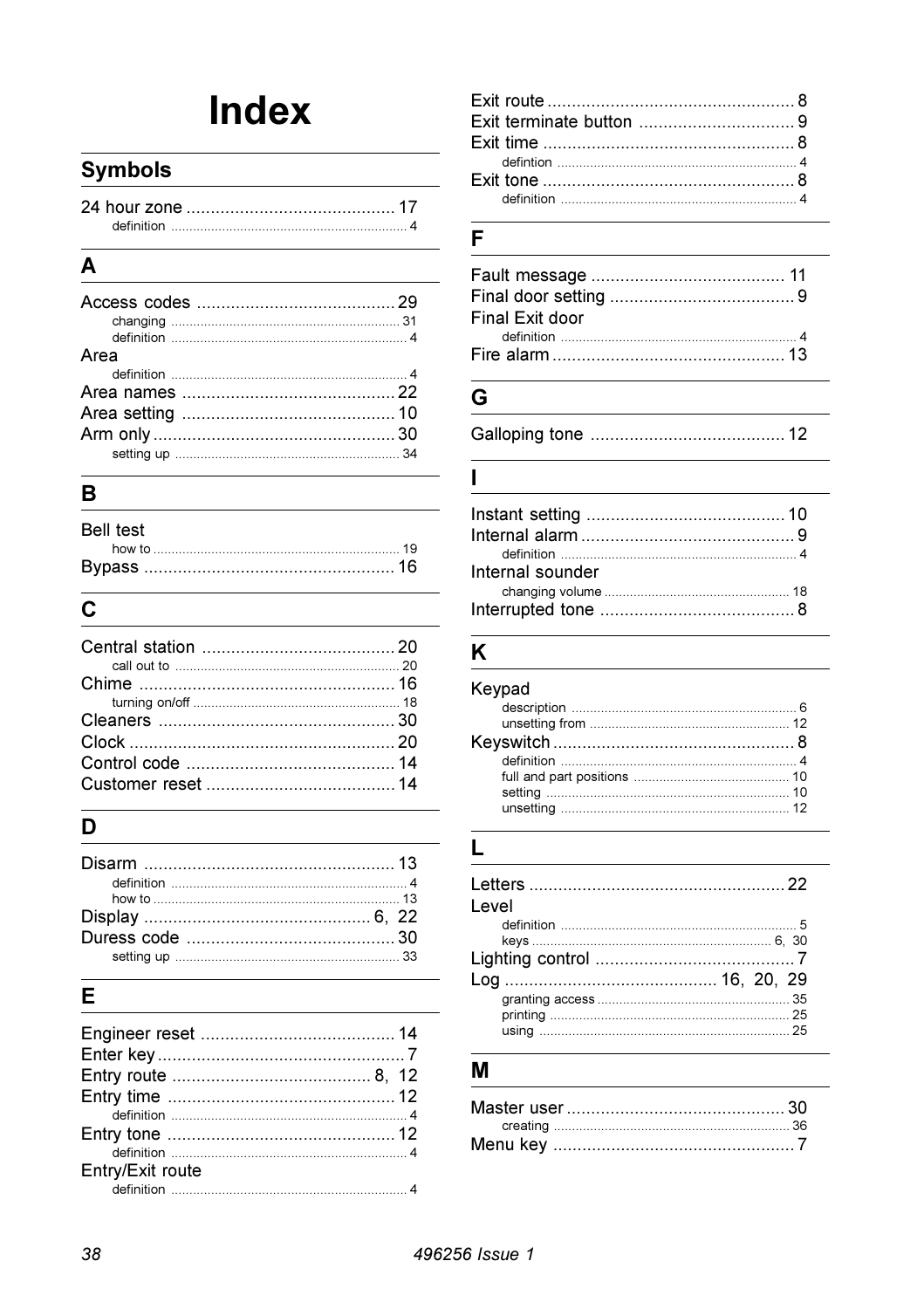#### $\overline{N}$

| <b>Names</b> |  |
|--------------|--|

#### $\Omega$

| how to <u>with the community of the community of the community of the community of the community of the community of the community of the community of the community of the community of the community of the community of the c</u> |  |
|--------------------------------------------------------------------------------------------------------------------------------------------------------------------------------------------------------------------------------------|--|
|                                                                                                                                                                                                                                      |  |

#### $\overline{P}$

#### Panic Alarm

#### $\mathsf{R}$

| Remote setting |  |
|----------------|--|
|                |  |
|                |  |
|                |  |
|                |  |
|                |  |
|                |  |
|                |  |
|                |  |
|                |  |

#### ${\bf S}$

| Set |  |
|-----|--|
|     |  |
|     |  |
|     |  |
|     |  |
|     |  |
|     |  |
|     |  |

#### $\mathbf{T}$

#### $\overline{U}$

| Unset      |  |
|------------|--|
|            |  |
|            |  |
| User names |  |
|            |  |
|            |  |

#### W

#### $\mathsf{Z}$

#### Zone

#### **Service Contact**

Company. Name:

Day Tel:

Night Tel: